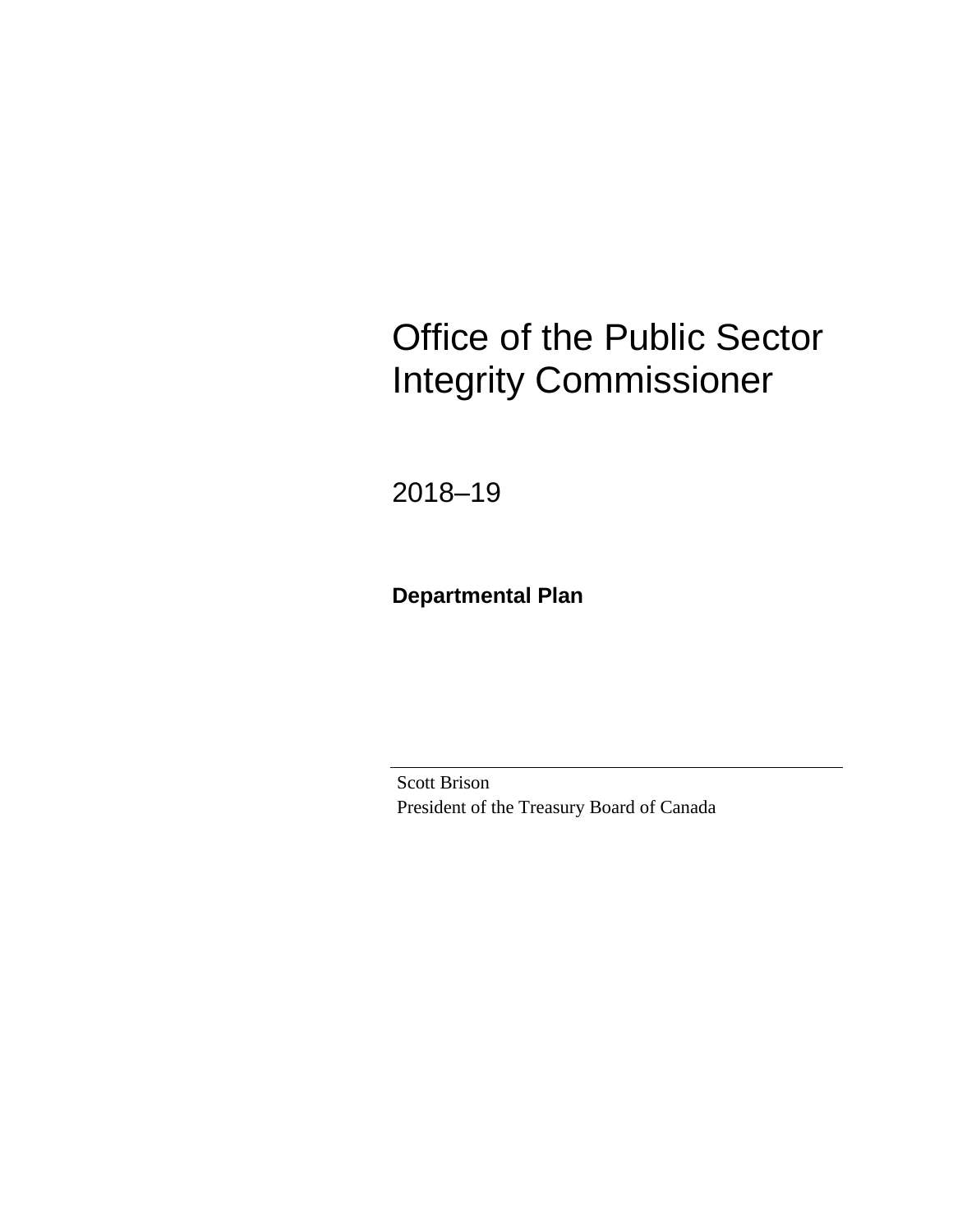© Her Majesty the Queen in Right of Canada, represented by the Office of the Public Sector Integrity Commissioner of Canada, 2018

Catalogue No. PG1-4E-PDF ISSN 2561-6641

This document is available on the Office of the Public Sector Integrity Commissioner website at [www.psic-ispc.gc.ca](http://www.psic-ispc.gc.ca/)

This document is available in alternative formats upon request Copyright page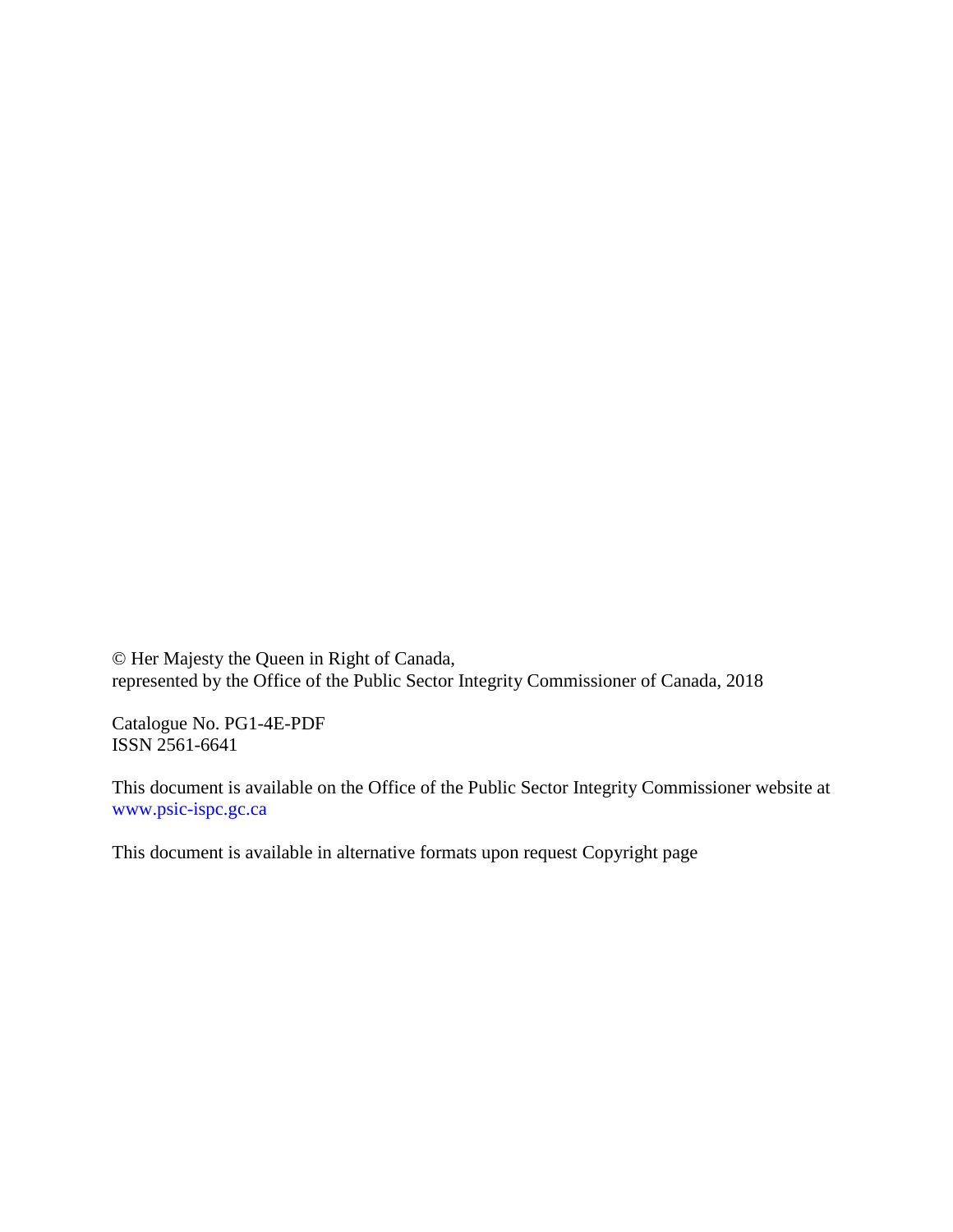# Table of contents

| Planned results: what we want to achieve this year and beyond  5      |
|-----------------------------------------------------------------------|
|                                                                       |
| Public sector disclosures of wrongdoing and complaints of reprisal  5 |
|                                                                       |
|                                                                       |
|                                                                       |
|                                                                       |
|                                                                       |
| Future-Oriented Condensed Statement of Operations 14                  |
|                                                                       |
|                                                                       |
|                                                                       |
| Raison d'être, mandate and role: who we are and what we do 15         |
|                                                                       |
|                                                                       |
| Supporting information on the Program Inventory  18                   |
|                                                                       |
|                                                                       |
|                                                                       |
|                                                                       |
|                                                                       |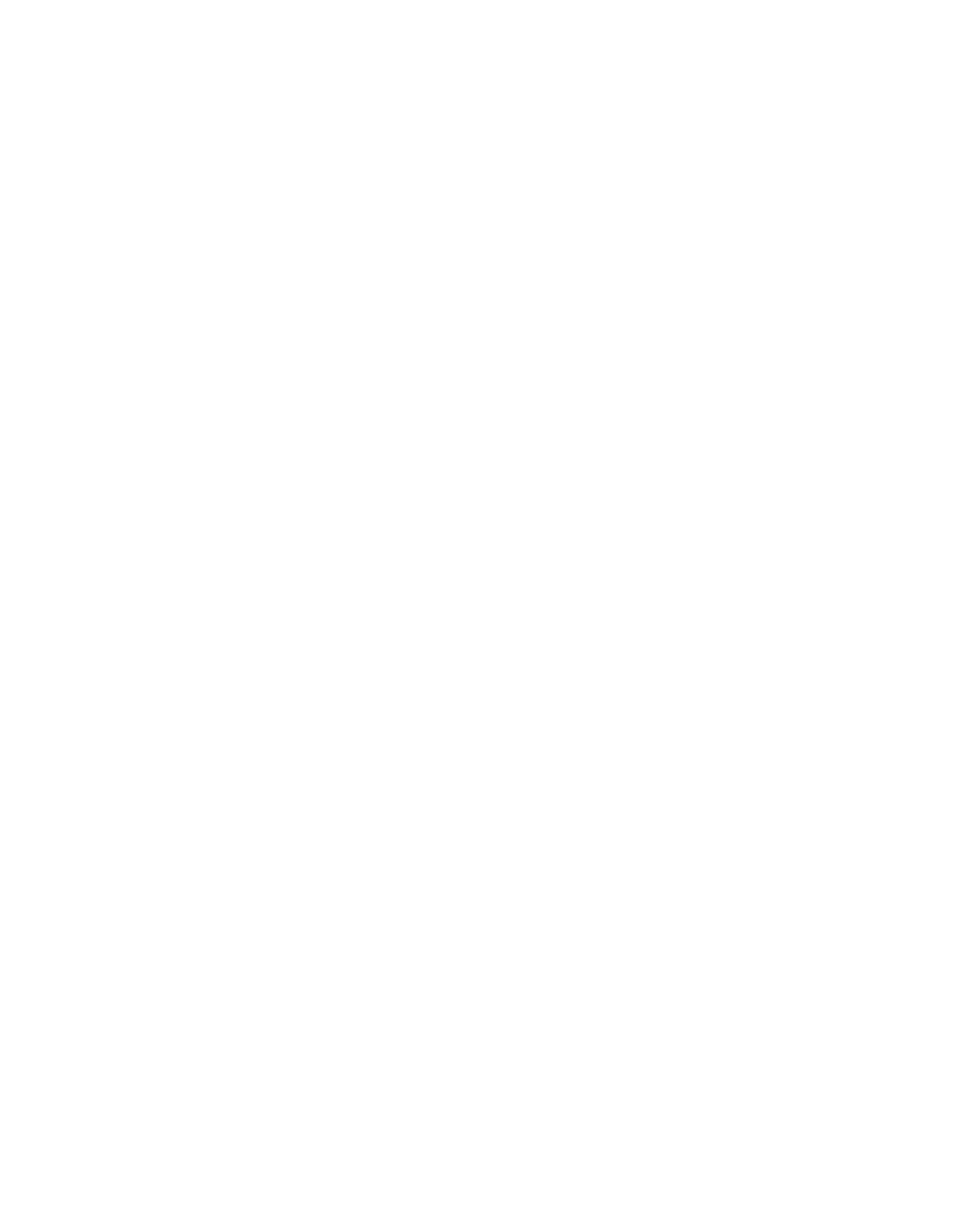# <span id="page-4-0"></span>Commissioner's message

Our 2018–19 Departmental Plan provides Canadians with information about our mandate, our activities and the results we are working to achieve during the upcoming year.

The success of our Office as an independent Agent of Parliament responsible for the external whistleblowing regime for the federal public sector, depends on people knowing who we are, what we do and how to reach us when they need our help. It also requires that people trust us to handle their disclosures of wrongdoing and complaints of reprisal in a fair, neutral and confidential manner.



Our progress towards achieving these goals this past year included

some notable achievements: the ongoing development of policies and procedures in the goal of guiding our operations in a consistent, clear and efficient manner, as well as to ensure that potential whistleblowers and reprisal complainants know what to expect when they come to our Office and are able to make an informed decision to do so; the completion of a LEAN exercise to assess and improve the efficiency of our investigations; and the participation in the parliamentary review of our legislation, including the making of 16 specific proposals for legislative change to increase our effectiveness.

In the coming year, we will build on these achievements, implementing the results of our LEAN initiative in the spirit of continuous improvement; identifying new areas of policy development to guide our operations and sharing these policies with stakeholders; building our human resources strength on a continuing basis; and reaching out to public servants to help them make informed decisions about coming forward with disclosures and reprisal complaints.

Our core mandate to assess, investigate and report on the disclosures and complaints we receive is what guides the allocation and use of our financial and human resources, and, while that mandate remains constant, we are committed to exploring ways to ensure efficiency, to demonstrate success through results and, in doing so, to build confidence in our Office and in the federal public sector.

Joe Friday Public Sector Integrity Commissioner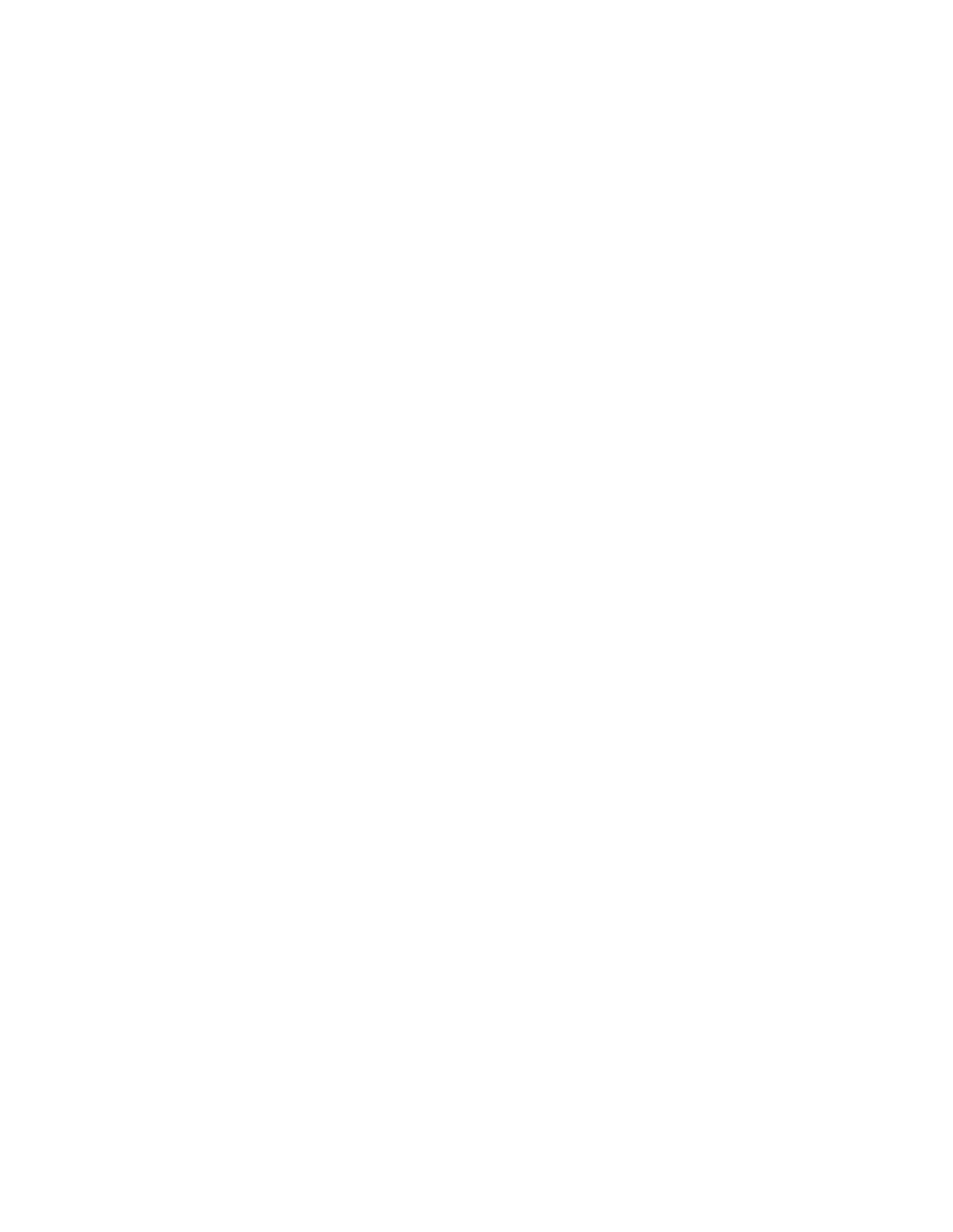# <span id="page-6-0"></span>Plans at a glance

The Office of the Public Sector Integrity Commissioner will support the duties of its Commissioner by ensuring disclosures of wrongdoing and complaints of reprisal are dealt with in a timely and effective manner, raising awareness about the Office and the whistleblowing regime and ensuring public servants and members of the public have access to information to make an informed decision about disclosures of wrongdoing and complaints of reprisal.

# **Public sector disclosures of wrongdoing and complaints of reprisal 2018-19**

#### **PLANS**

- Continue to identify and implement operational efficiencies
- Continue to improve and implement outreach and engagement strategies
- Continue to upgrade our information technology infrastructure
- Relocate the Office
- Invest in our people

#### **RESOURCES**

- \$5.5 million
- 35 full time equivalents

#### **RESULTS**

- Public sector disclosures of wrongdoing and complaints of reprisal are dealt with in a timely and effective manner.
- Public servants and members of the public are aware of the Office and have access to information to make an informed decision about disclosures of wrongdoing and/or complaints of reprisal.

#### **DEPARTMENTAL PRIORITY**

A transparent, accountable and responsive federal government

For more information on the Office of the Public Sector Integrity Commissioner's plans, priorities and planned results, see the "Planned results" section of this report.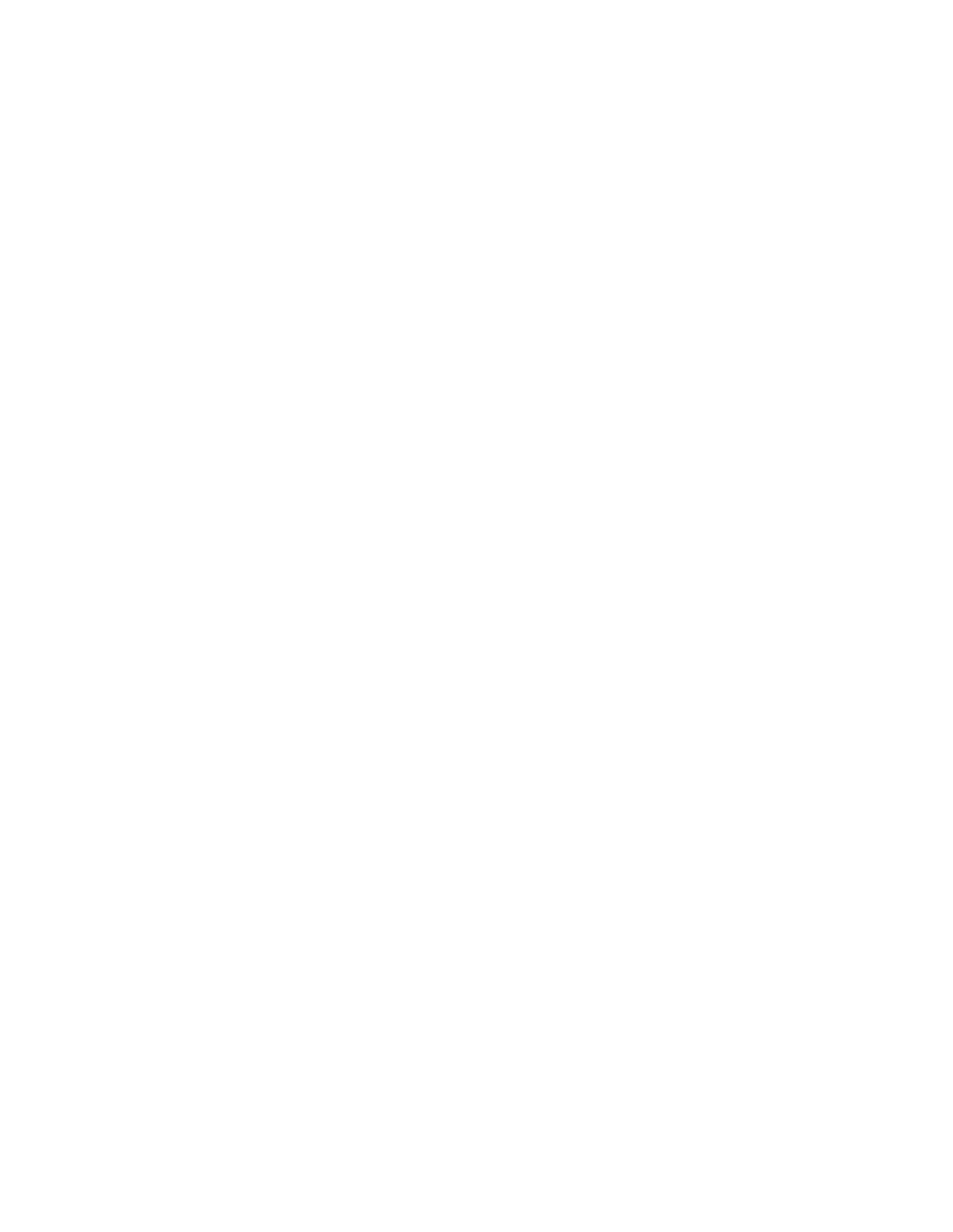# <span id="page-8-0"></span>Planned results: what we want to achieve this year and beyond

# <span id="page-8-1"></span>Core Responsibilities

# <span id="page-8-2"></span>**Public sector disclosures of wrongdoing and complaints of reprisal**

# **Description**

The Office of the Public Sector Integrity Commissioner of Canada (the Office) enhances and improves oversight of government operations by providing public servants and members of the public with a process for receiving and investigating disclosures of wrongdoing in the federal public sector. It reports founded cases of wrongdoing to Parliament and makes recommendations to chief executives on corrective measures. The Office also provides a mechanism for public servants and former public servants to make complaints of reprisal. It investigates and can refer cases to the Public Servants Disclosure Protection Tribunal.

## **Planning highlights**

The Office is dedicated to respecting its values of accountability, fairness, integrity, stewardship, excellence, objectivity and confidentiality. To support the Commissioner's duties in fulfilling its mandate described above, the Office will focus on two particular areas in 2018-19:

## **Continue to identify and implement operational efficiencies**

Over the last three years, from fiscal year 2014-15 to 2016-17, general inquiries have increased, while the average number of disclosures of wrongdoing and complaints of reprisal have remained constant. The Office has the capacity to handle the current level of files, however, any sudden increase in the number of new disclosures and complaints of reprisal and/or increase in the number of investigations launched, would put pressure on existing resources which could result in a backlog. This risk materialized in 2015-16, at which time the Office successfully responded by adjusting various operational processes and adopting human resources strategies.

The Office recognizes the need to continue to be efficient in its operational processes which is why it completed two LEAN exercises, one in 2015-16 and the other in 2017-18. These LEAN exercises were to map our operational processes, identify improvements and recommend strategies and tools to implement these improvements. As a result, we implemented new innovative approaches, such as a simplified review process for appropriate files. In 2018-19, The Office will continue exploring new innovative and more efficient approaches to operational processes through the LEAN experience.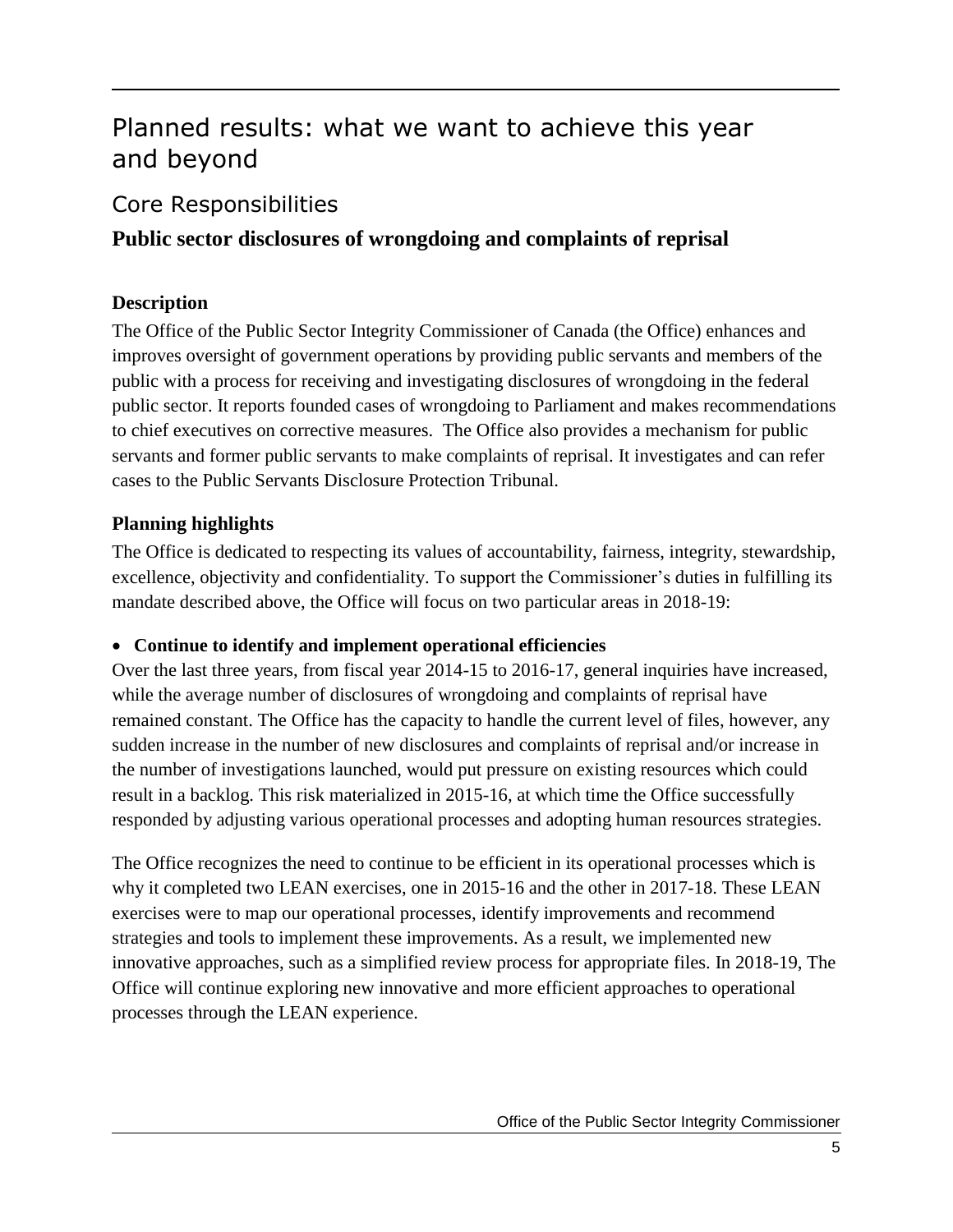We will also continue to be responsive and improve our approach to service delivery by respecting our current service standards and continuing to develop new standardized operational policies, procedures and tools.

To accentuate the measurement of our progress and the reporting on our results, we amended our list of performance indicators. Two new indicators were created for 2018-19: the percentage of recommendations that are followed up on after the tabling of Case Reports; and the number of contributions for legal advice approved by the Commissioner for individuals involved in disclosures of wrongdoing and/or complaints of reprisal. We hope these indicators will help demonstrate the impacts and benefits of our services.

### **Continue to improve and implement outreach and engagement strategies**

Despite the existence of formal mechanisms to facilitate the disclosure of wrongdoing and to protect against and prevent reprisals, there still exists a culture of resistance to whistleblowing within the federal public service due to various factors, including fear of reprisals. This plays a fundamental role in an individual's decision to disclose wrongdoing. The Office will continue to create awareness of the whistleblowing regime, clarify the role of the Office and build trust in the Office through our 2017-2020 Outreach and Engagement Strategy.

In 2017-18, we implemented an online form and we participated in numerous events across Canada to reach our various audiences. In 2018-19, we will focus on the multimedia aspect and further digitalize our communication products to reach a wider target audience in a more efficient way.

The Office is also working with a multi-stakeholder advisory committee to communicate and engage with external stakeholders on an ongoing and proactive basis and to respond to emerging issues clearly and in a respectful and timely manner.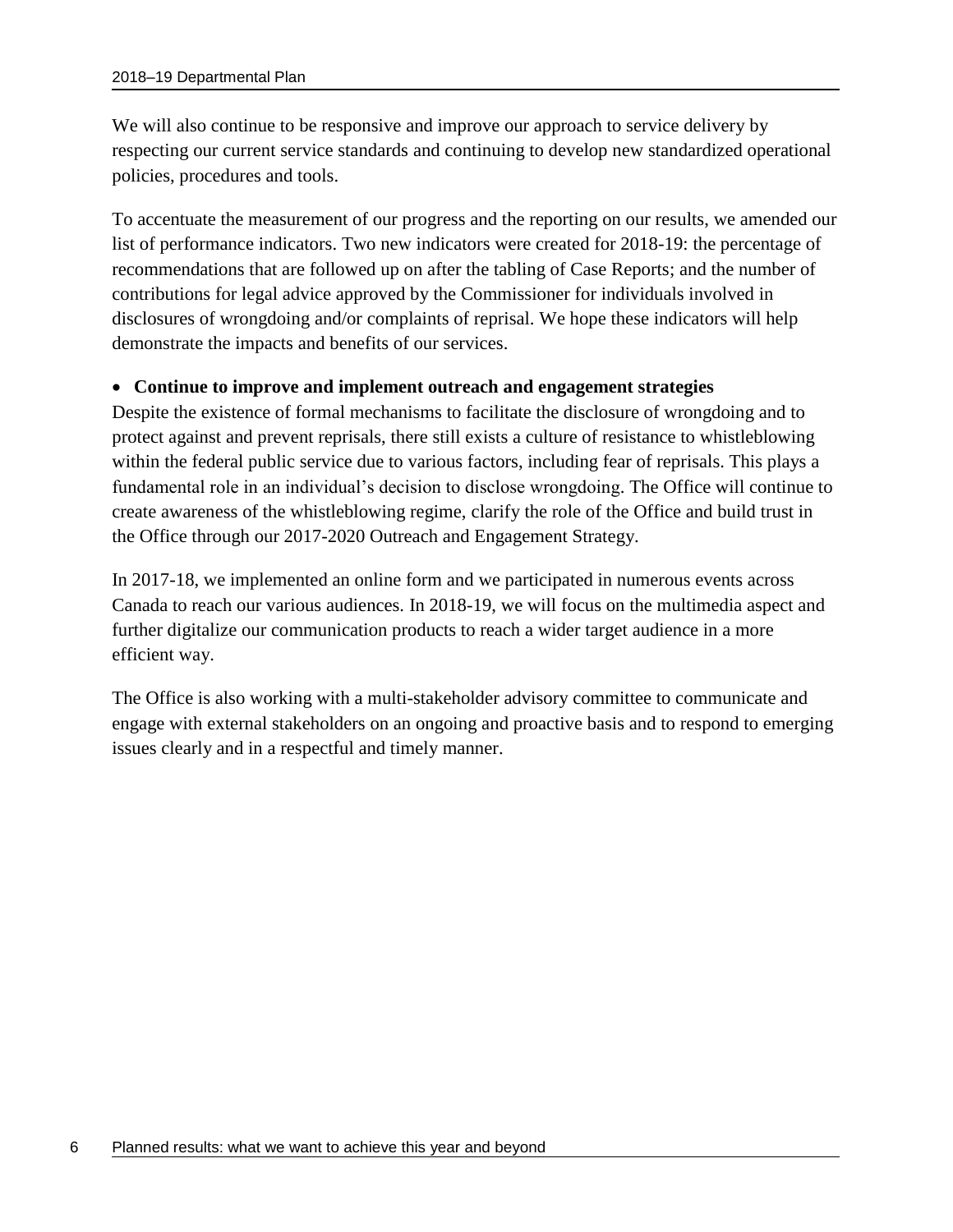### Planned results

| <b>Departmental</b><br><b>Results</b>                                                                                                                 | <b>Departmental</b><br><b>Result Indicators</b>                                                                                                                         | Target *                  | Date to<br>achieve<br>target | $2014 - 15$<br><b>Actual</b><br>results | $2015 - 16$<br><b>Actual</b><br><b>results</b> | 2016-17<br><b>Actual</b><br><b>results</b> |
|-------------------------------------------------------------------------------------------------------------------------------------------------------|-------------------------------------------------------------------------------------------------------------------------------------------------------------------------|---------------------------|------------------------------|-----------------------------------------|------------------------------------------------|--------------------------------------------|
| Public sector<br>disclosures of<br>wrongdoing and<br>complaints of reprisal<br>are dealt with in a<br>timely and effective<br>manner.                 | Percentage of cases<br>addressed within<br>established service<br>standards. Service<br>standards are<br>available on the<br>Office website. <sup>i</sup>               | Various<br><b>Targets</b> | March 31,<br>2019            | Various<br>results                      | Various<br>results                             | Various<br>results                         |
|                                                                                                                                                       | Percentage of<br>recommendations<br>actioned by chief<br>executives following<br>investigation<br>findings.                                                             | <b>Not</b><br>available   | March 31,<br>2019            | <b>Not</b><br>available                 | <b>Not</b><br>available                        | <b>Not</b><br>available                    |
|                                                                                                                                                       | Number of persons<br>benefiting from Legal<br>Advice Requests to<br>support their<br>involvement in a<br>disclosure of<br>wrongdoing and/or a<br>complaint of reprisal. | <b>Not</b><br>available   | March 31,<br>2019            | <b>Not</b><br>available                 | <b>Not</b><br>available                        | <b>Not</b><br>available                    |
| Public servants and<br>members of the<br>public are aware of<br>the Office and have<br>access to information<br>to make an informed<br>decision about | Number of outreach<br>events attended and<br>communications<br>products/items<br>distributed through<br>various means.                                                  | <b>Not</b><br>available   | March 31.<br>2019            | <b>Not</b><br>available                 | <b>Not</b><br>available                        | <b>Not</b><br>available                    |
| disclosures of<br>wrongdoing and/or<br>complaints of<br>reprisal.                                                                                     | Number of website<br>visitors.                                                                                                                                          | <b>Not</b><br>available   | March 31,<br>2019            | <b>Not</b><br>available                 | <b>Not</b><br>available                        | <b>Not</b><br>available                    |

\* Note: The Office adjusted and created new performance indicators. No actual results are applicable as fiscal year 2017-18 is serving as a baseline to establish targets.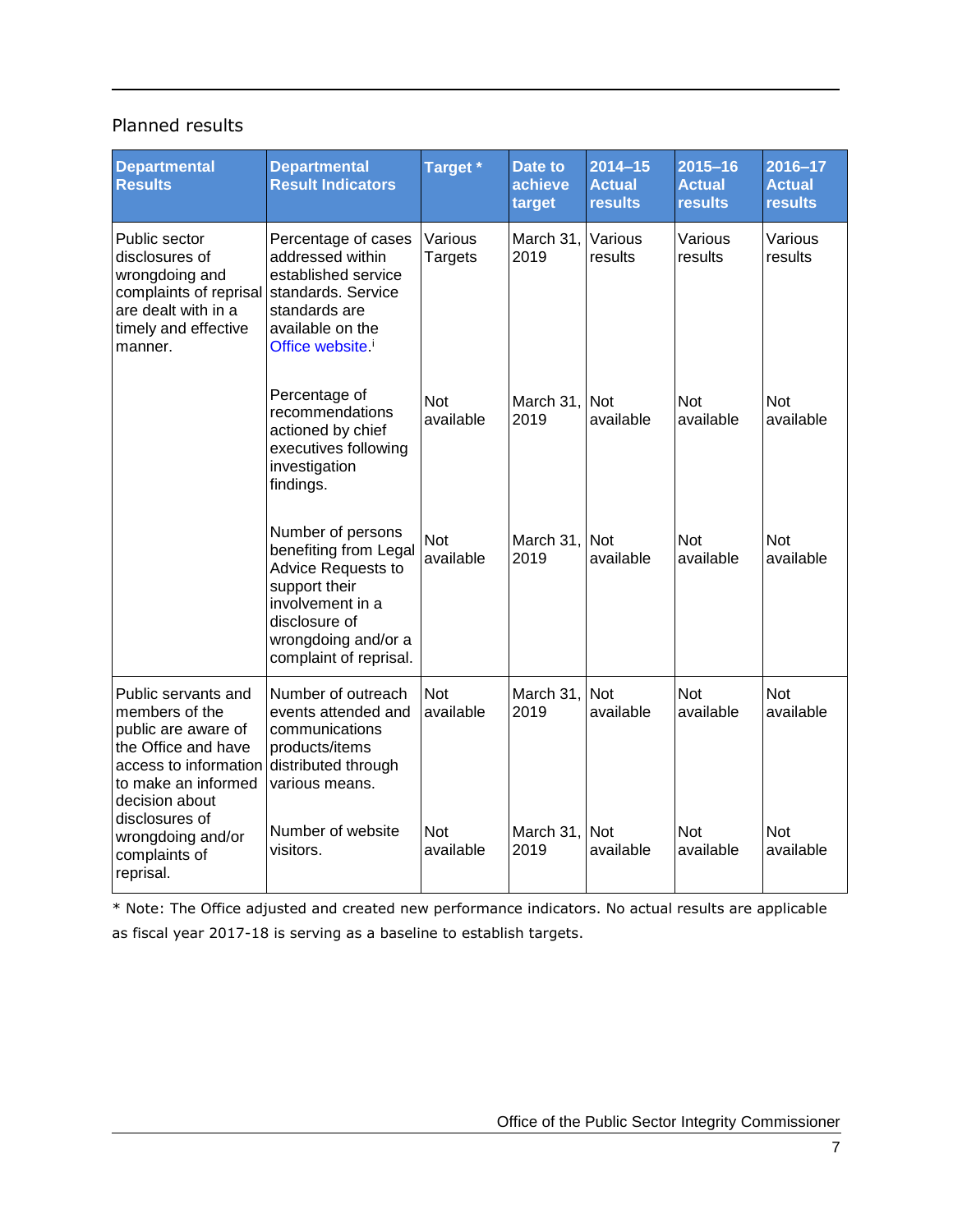# Budgetary financial resources (dollars)

| 2018-19               | $ 2018 - 19 $           | $ 2019 - 20 $           | $ 2020 - 21$            |
|-----------------------|-------------------------|-------------------------|-------------------------|
| <b>Main Estimates</b> | <b>Planned spending</b> | <b>Planned spending</b> | <b>Planned spending</b> |
| 4,124,453             | 4,124,453               | 4,124,453               | 4,124,453               |

Human resources (full-time equivalents)

| 2018-19                              | $2019 - 20$                   | $ 2020 - 21$                         |
|--------------------------------------|-------------------------------|--------------------------------------|
| <b>Planned full-time equivalents</b> | Planned full-time equivalents | <b>Planned full-time equivalents</b> |
| 27                                   |                               | <b>28</b>                            |

Financial, human resources and performance information for the Office's Program Inventory is available in the GC [InfoBase.](https://www.tbs-sct.gc.ca/ems-sgd/edb-bdd/index-eng.html)<sup>ii</sup>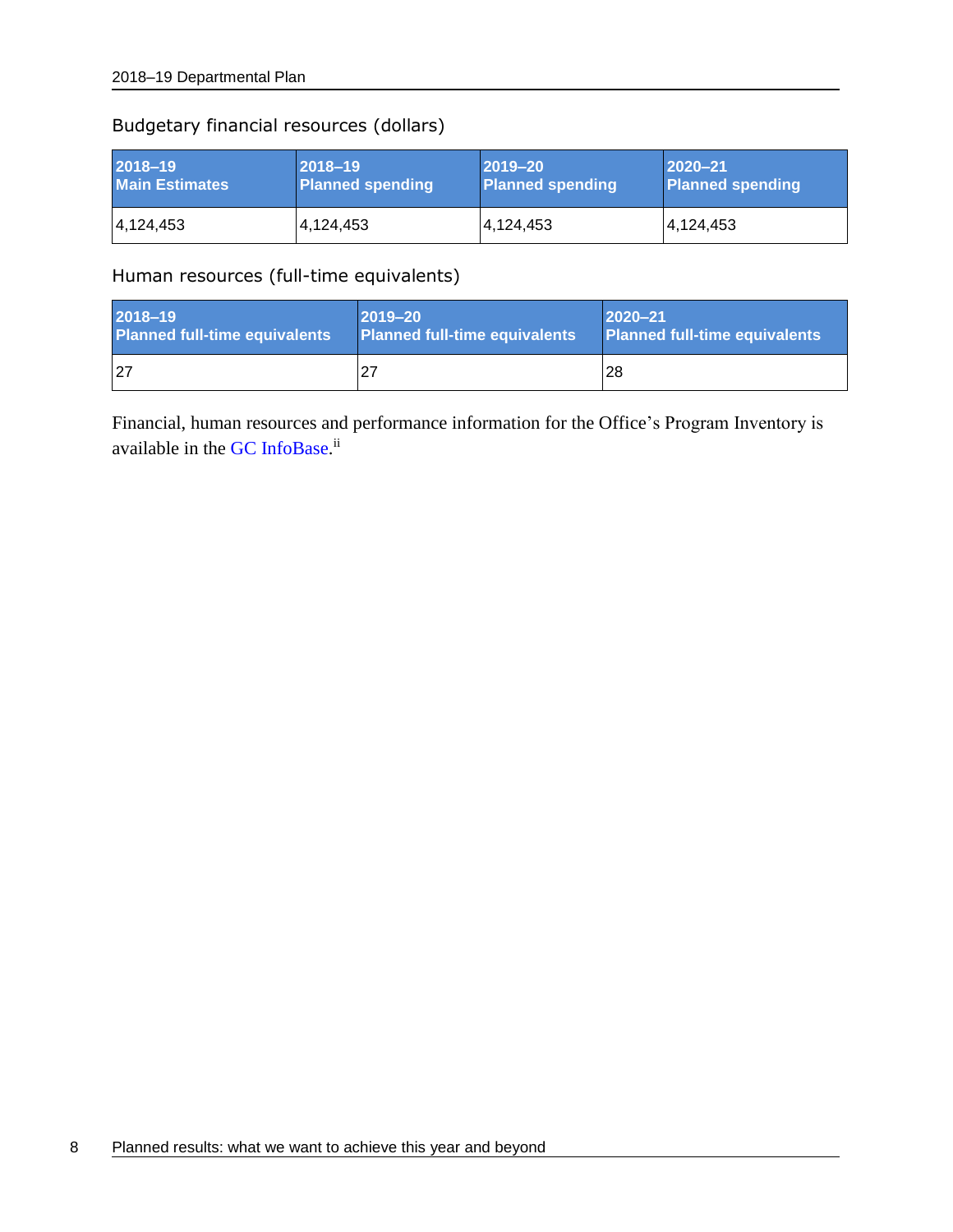# <span id="page-12-0"></span>**Internal Services**

# **Description**

Internal Services are those groups of related activities and resources that the federal government considers to be services in support of programs and/or required to meet corporate obligations of an organization. Internal Services refers to the activities and resources of the 10 distinct service categories that support Program delivery in the organization, regardless of the Internal Services delivery model in a department. The 10 service categories are: Management and Oversight Services; Communications Services; Legal Services; Human Resources Management Services; Financial Management Services; Information Management Services; Information Technology Services; Real Property Services; Materiel Services; and Acquisition Services.

## **Planning highlights**

The Office will continue its work under internal services to support and contribute to achieving the Office results. Specifically in 2018-19, it will:

### **Continue to upgrade our information technology infrastructure**

New technologies are emerging that could better help the Office manage its corporate knowledge as well as its administration, accessibility, case management and performance statistics. The Office will upgrade its information technology infrastructure to continue ensuring the safeguard of our information and procure a new case management system to achieve greater efficiency in accessing and managing information to support decision-making in program and service delivery.

## **Relocate the Office**

Due to our current limited space, we are planning to relocate the office to support our growth. In addition to accommodating our growing team, the new location will promote sustainable design principles as well as a productive work environment.

## **Invest in our people**

As a micro-organization, there are challenges with regard to staff retention given limited internal growth opportunities. There are also challenges in sourcing, given that the labour market for key skilled positions, such as investigators, is very competitive. On an ongoing basis, we will invest in our employees in order to achieve our business results. We will create and maintain pools of qualified candidates, implement and monitor tailored training plans and foster a healthy, supportive and inclusive work environment that supports employee engagement.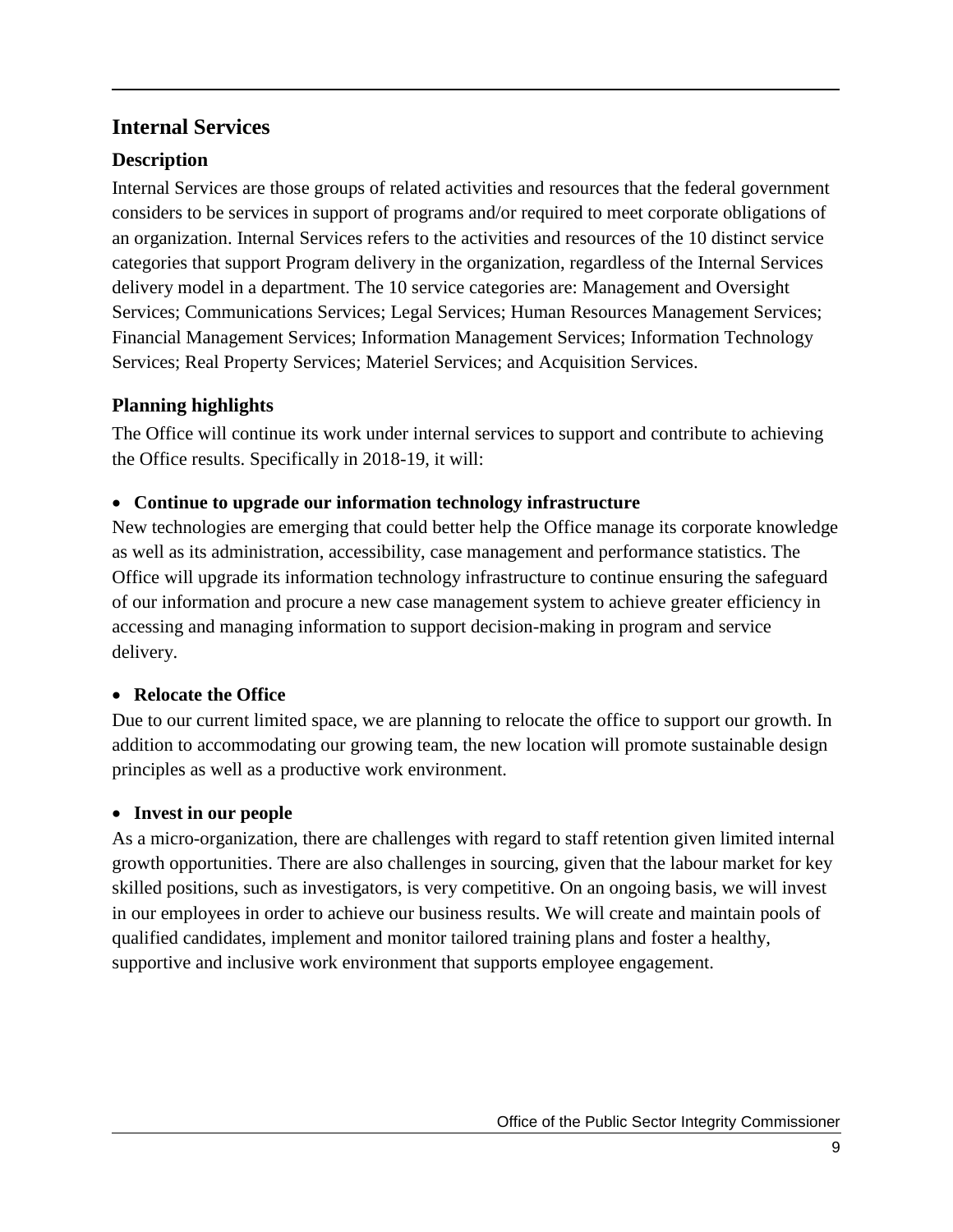### Budgetary financial resources (dollars)

| 2018-19               | $2018 - 19$             | $ 2019 - 20 $           | $ 2020 - 21$            |
|-----------------------|-------------------------|-------------------------|-------------------------|
| <b>Main Estimates</b> | <b>Planned spending</b> | <b>Planned spending</b> | <b>Planned spending</b> |
| 1,361,485             | 1,361,485               | 1,361,485               | 1,361,485               |

### Human resources (full-time equivalents)

| 2018-19                              | $ 2019 - 20 $                        | $ 2020 - 21$                         |
|--------------------------------------|--------------------------------------|--------------------------------------|
| <b>Planned full-time equivalents</b> | <b>Planned full-time equivalents</b> | <b>Planned full-time equivalents</b> |
| 18                                   |                                      | 8                                    |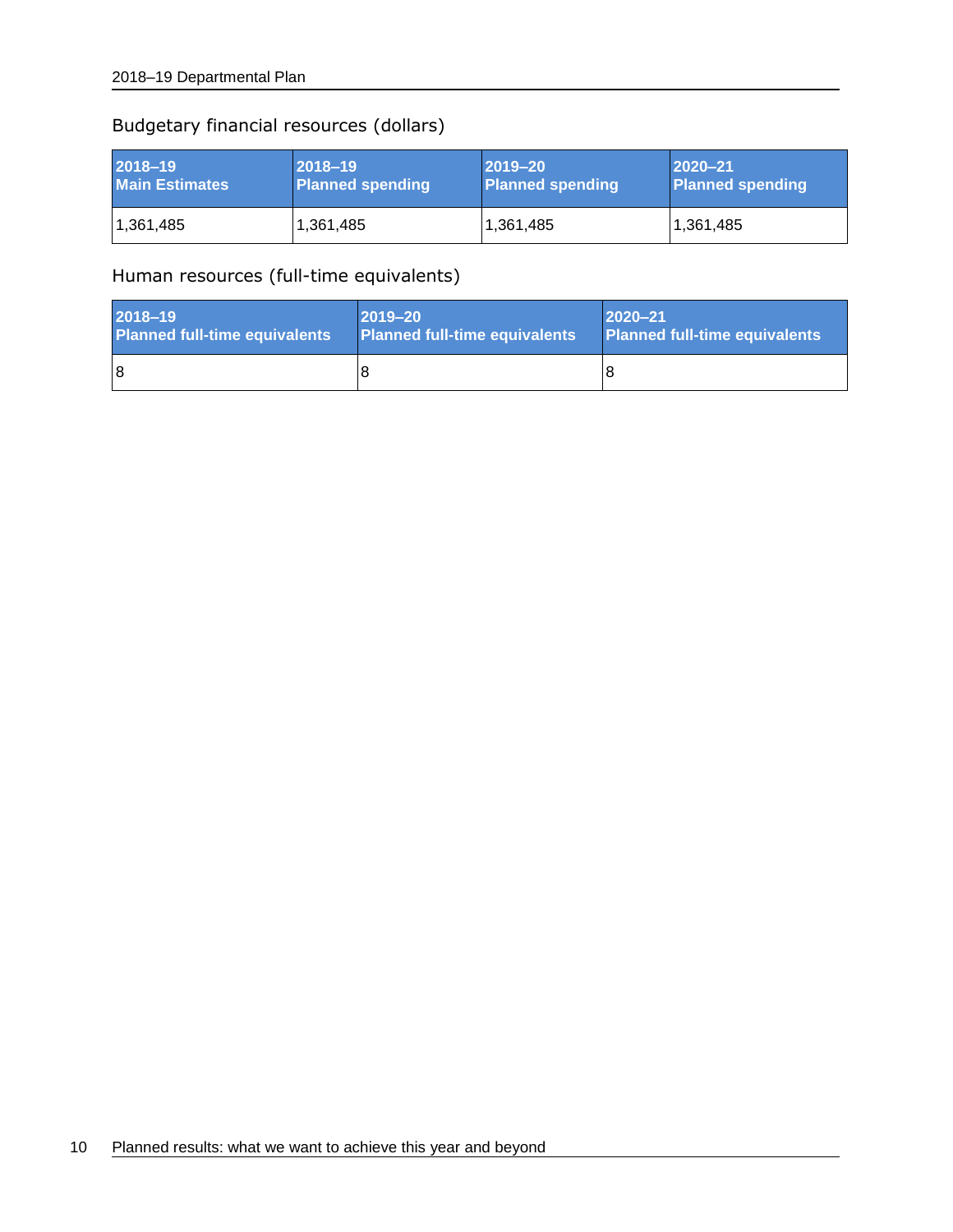# <span id="page-14-0"></span>Spending and human resources

This section presents an overview of the Office's planned spending and human resources (fulltime equivalents) for the next three consecutive fiscal years, starting with 2018–19. Planned spending is also compared with the current and previous years' actual spending.

# <span id="page-14-1"></span>Planned spending



Departmental spending trend graph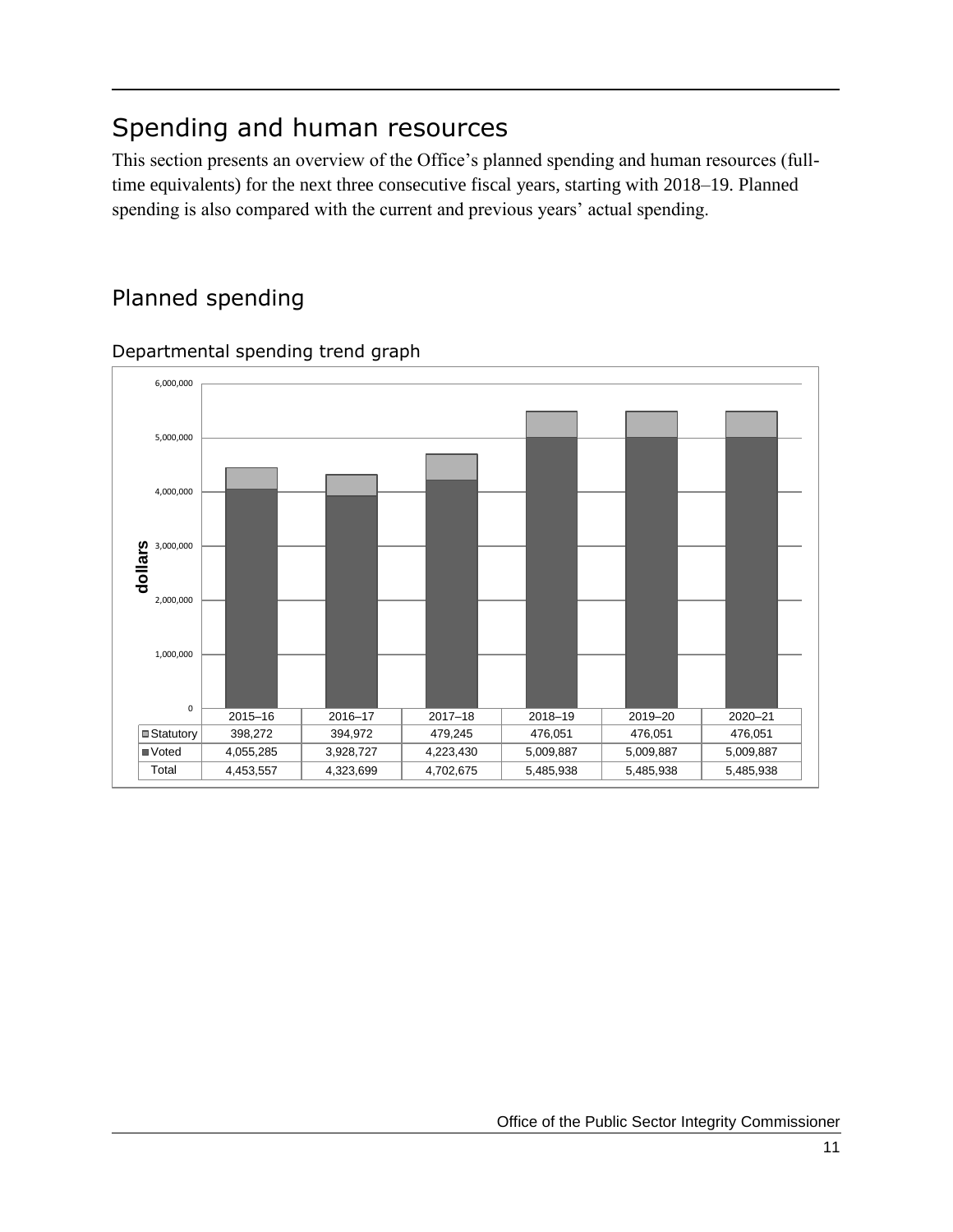| <b>Core</b><br><b>Responsibilities</b><br>and Internal<br><b>Services</b>      | $2015 - 16$<br><b>Expenditures</b> | 2016-17<br><b>Expenditures</b> | $2017 - 18$<br><b>Forecast</b><br>spending | 2018-19<br><b>Main Estimates</b> | 2018-19<br><b>Planned</b><br>spending | 2019-20<br><b>Planned</b><br>spending | 2020-21<br><b>Planned</b><br>spending |
|--------------------------------------------------------------------------------|------------------------------------|--------------------------------|--------------------------------------------|----------------------------------|---------------------------------------|---------------------------------------|---------------------------------------|
| Public sector<br>disclosures of<br>wrongdoing and<br>complaints of<br>reprisal | 2.644.497                          | 2,779,946                      | 3,203,256                                  | 4,124,453                        | 4,124,453                             | 4,124,453                             | 4,124,453                             |
| Internal Services                                                              | 1,809,060                          | 1.543.753                      | 1,499,419                                  | 1,361,485                        | 1,361,485                             | 1,361,485                             | 1,361,485                             |
| <b>Total</b>                                                                   | 4,453,557                          | 4,323,699                      | 4,702,675                                  | 5,485,938                        | 5,485,938                             | 5,485,938                             | 5,485,938                             |

|  | Budgetary planning summary for Core Responsibilities and Internal Services (dollars) |  |  |  |  |  |
|--|--------------------------------------------------------------------------------------|--|--|--|--|--|
|--|--------------------------------------------------------------------------------------|--|--|--|--|--|

The Office total actual expenditures decreased by 2.9% from 2015-16 to 2016-17 and are planned to increase by 8.8% from 2016-17 to 2017-18, which represent an increase of \$249,118 thousand or 5.6% over the three year span. This demonstrates that the budgetary spending did not vary significantly over the last three years.

The Office is forecasting expenditures of approximately \$4.7 million in 2017-18, which represented approximately \$738,700 below its total budget. Other than delays in specific projects, such as the Office relocation project, the Office must keep some funds aside due to the unpredictable costs of judicial reviews, which can vary by hundreds of thousands of dollars in a year.

We expect to spend nearly \$5.5 million in 2018-19, which represents our total budget and will be driven by hiring more employees, relocating the Office and upgrading our information technology infrastructure and information management systems.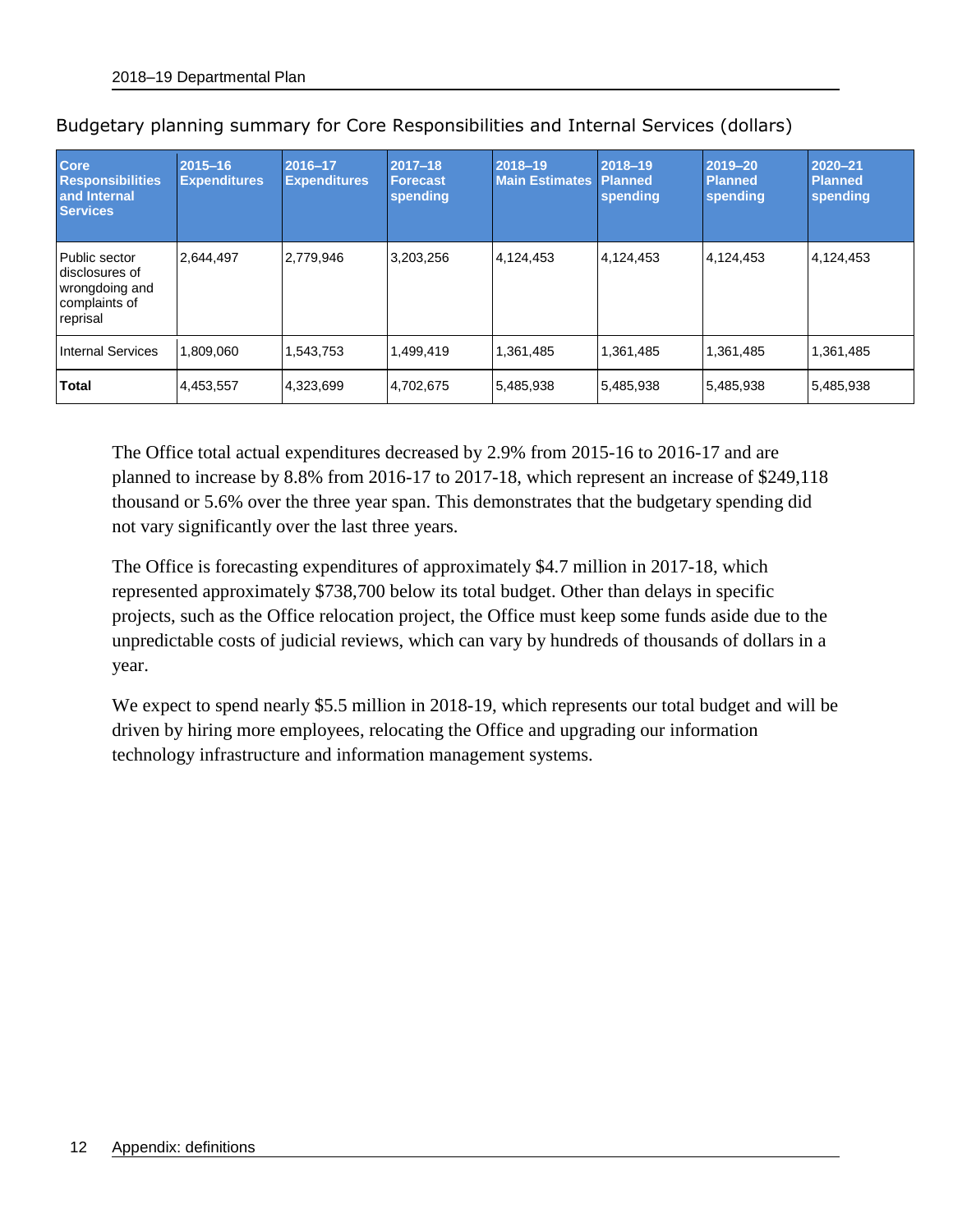# <span id="page-16-0"></span>Planned human resources

Human resources planning summary for Core Responsibilities and Internal Services (full-time equivalents)

| <b>Core Responsibilities</b><br>and Internal Services                    | 2015-16<br><b>Actual</b> | 2016-17<br><b>Actual</b> | $2017 - 18$<br><b>Forecast</b> | 2018-19<br><b>Planned</b> | $ 2019 - 20$<br>Planned | $\sqrt{2020-21}$<br><b>Planned</b> |
|--------------------------------------------------------------------------|--------------------------|--------------------------|--------------------------------|---------------------------|-------------------------|------------------------------------|
| Public sector disclosures of<br>wrongdoing and complaints of<br>reprisal | 19                       | 19                       | 23                             | 27                        | 27                      | 28                                 |
| <b>Internal Services</b>                                                 |                          |                          | 6                              | 8                         | 8                       | 8                                  |
| <b>Total</b>                                                             | 26                       | 26                       | 29                             | 35                        | 35                      | 36                                 |

The Office is forecasting 29 FTEs for 2017-18, an increase of 12% relative to the previous year. The Office is expecting to grow to 35 FTEs in 2018-19. We have been relatively stable over the last few years, but due to increasing investigations and general inquiries, we must adjust to this context and demand. As a small organization, it is always a challenge to retain staff and as such, we must initiate staffing processes on a continuing basis.

# <span id="page-16-1"></span>Estimates by vote

For information on the Public Sector Integrity Commissioner's organizational appropriations, consult the [2018–19 Main Estimates.](http://www.tbs-sct.gc.ca/hgw-cgf/finances/pgs-pdg/gepme-pdgbpd/index-eng.asp)<sup>iii</sup>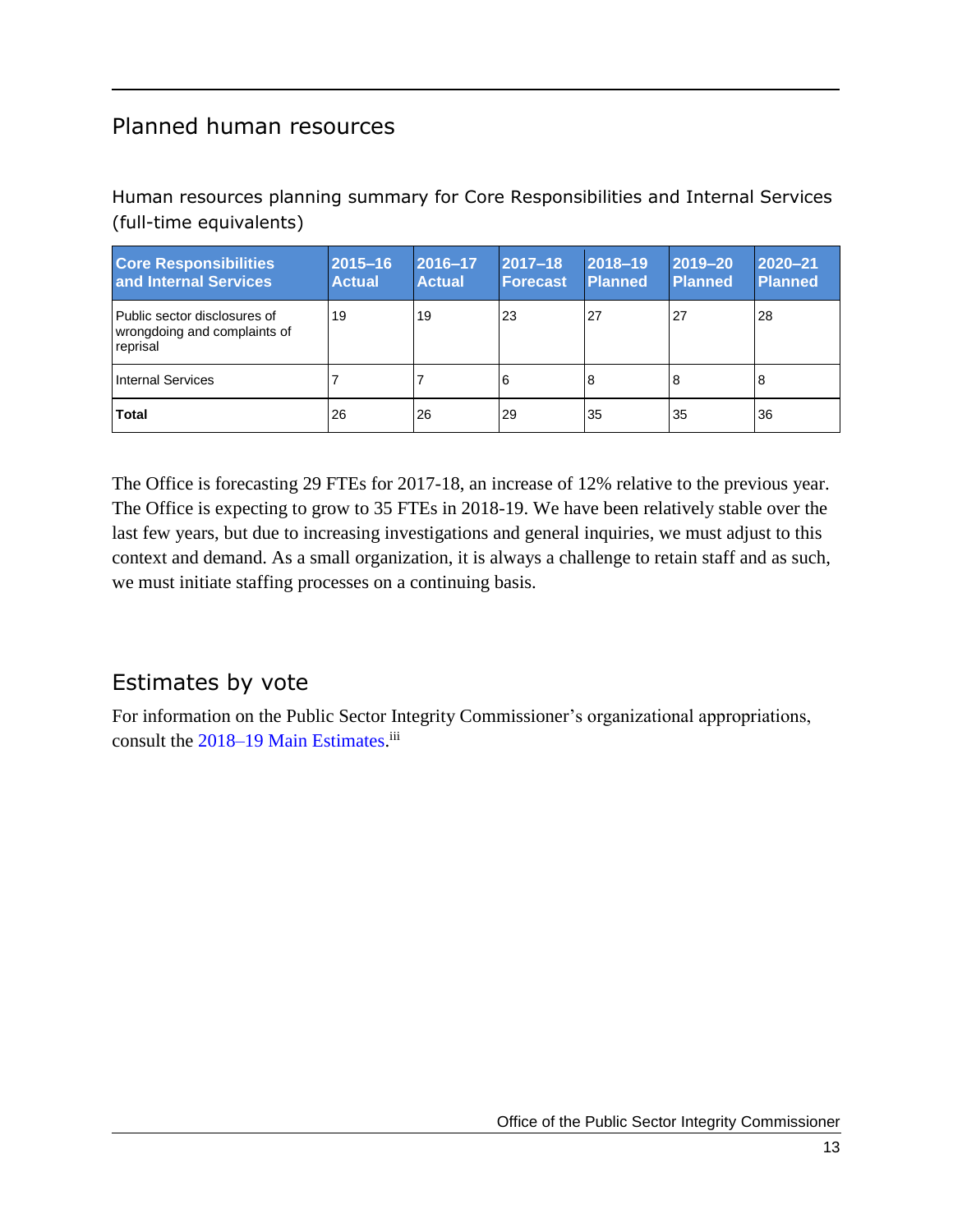# <span id="page-17-0"></span>Future-Oriented Condensed Statement of Operations

The Future-Oriented Condensed Statement of Operations provides a general overview of the Office's operations. The forecast of financial information on expenses and revenues is prepared on an accrual accounting basis to strengthen accountability and to improve transparency and financial management.

Because the Future-Oriented Condensed Statement of Operations is prepared on an accrual accounting basis, and the forecast and planned spending amounts presented in other sections of the Departmental Plan are prepared on an expenditure basis, amounts may differ.

A more detailed Future-Oriented Statement of Operations and associated notes, including a reconciliation of the net cost of operations to the requested authorities, are available on the [Office's website.](https://www.psic-ispc.gc.ca/eng/about-us/corporate-publications/2018-19-future-oriented-statement-operations)<sup>iv</sup>

| <b>Financial information</b>                                         | 2017-18<br><b>Forecast results</b> | 2018-19<br><b>Planned results</b> | <b>Difference</b><br>(2018-19 Planned<br>results minus 2017-18<br><b>Forecast results)</b> |
|----------------------------------------------------------------------|------------------------------------|-----------------------------------|--------------------------------------------------------------------------------------------|
| Total expenses                                                       | 4,614,842                          | 6,148,181                         | 1,533,339                                                                                  |
| Total revenues                                                       | 0                                  |                                   | υ                                                                                          |
| Net cost of operations<br>before government<br>funding and transfers | 4,614,842                          | 6,148,181                         | 1,533,339                                                                                  |

Future-Oriented Condensed Statement of Operations for the year ended March 31, 2019 (dollars)

The difference of 1,533,339 between the 2018-19 planned results and the 2017-18 forecast results is directly in relation to the planned spending for hiring new employees, relocating the Office and upgrading our information technology and information management systems.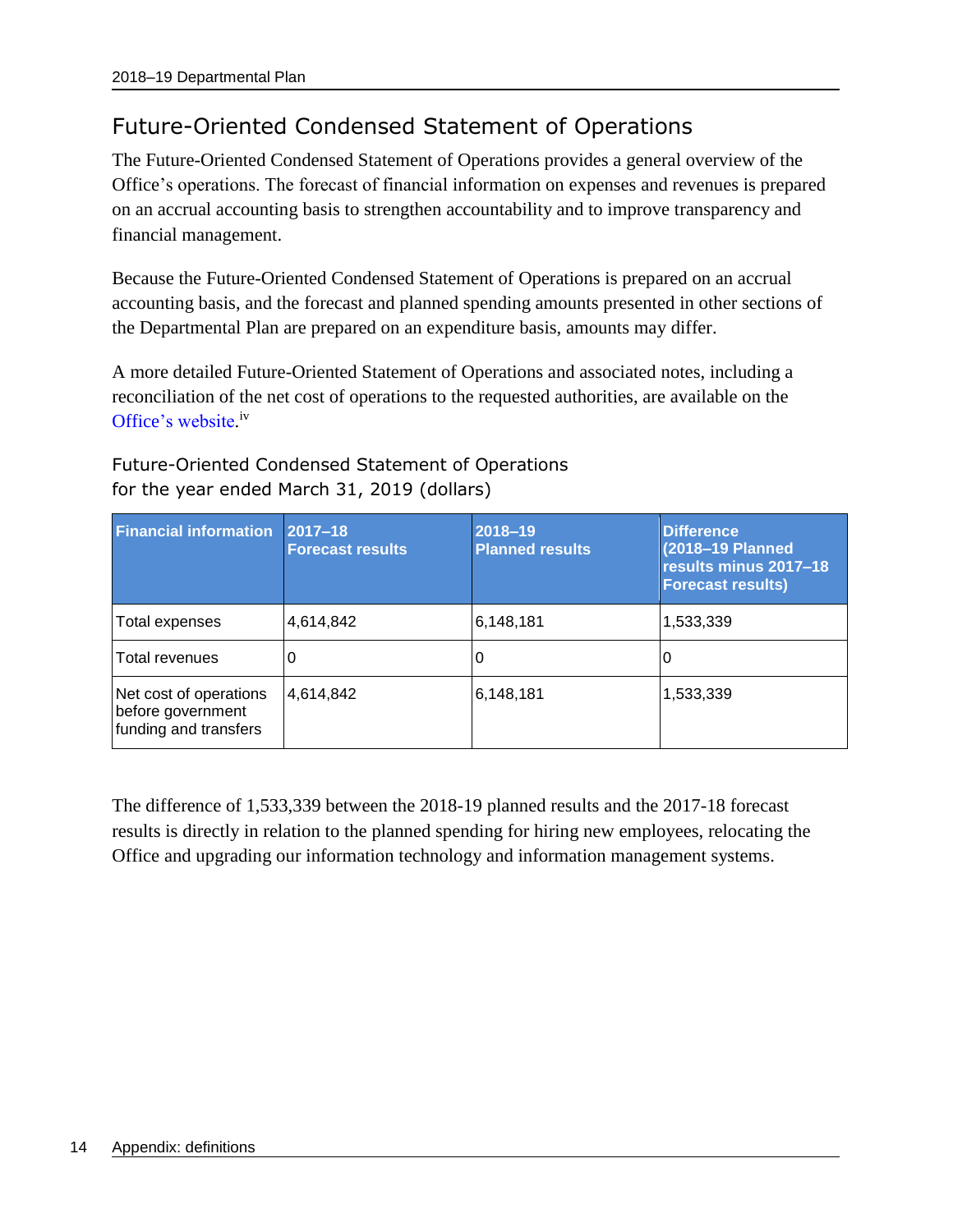# <span id="page-18-0"></span>Supplementary information

# <span id="page-18-1"></span>Corporate information

# <span id="page-18-2"></span>**Organizational profile**

**Appropriate minister[s]: The Honourable Scott Brison, President of the Treasury Board Institutional head: Joe Friday, Public Sector Integrity Commissioner Ministerial portfolio: Treasury Board Secretariat Enabling instrument: [Public Servants Disclosure Protection Act, S.C. 2005, c.46](http://laws-lois.justice.gc.ca/eng/acts/P-31.9/)<sup>v</sup> Year of incorporation / commencement: 2007 Other: The Office of the Public Sector Integrity Commissioner of Canada supports the Public Sector Integrity Commissioner, who is an independent Agent of Parliament.**

# <span id="page-18-3"></span>**Raison d'être, mandate and role: who we are and what we do**

"Raison d'être, mandate and role: who we are and what we do" is available on the [Office's](https://www.psic-ispc.gc.ca/eng/about-us/corporate-publications/2018-19-corporate-information)  [website.](https://www.psic-ispc.gc.ca/eng/about-us/corporate-publications/2018-19-corporate-information)<sup>vi</sup>

# <span id="page-18-4"></span>**Operating context and key risks**

Information on operating context and key risks is available on the [Office's website.](https://www.psic-ispc.gc.ca/eng/about-us/corporate-publications/2018-19-corporate-information)<sup>vii</sup>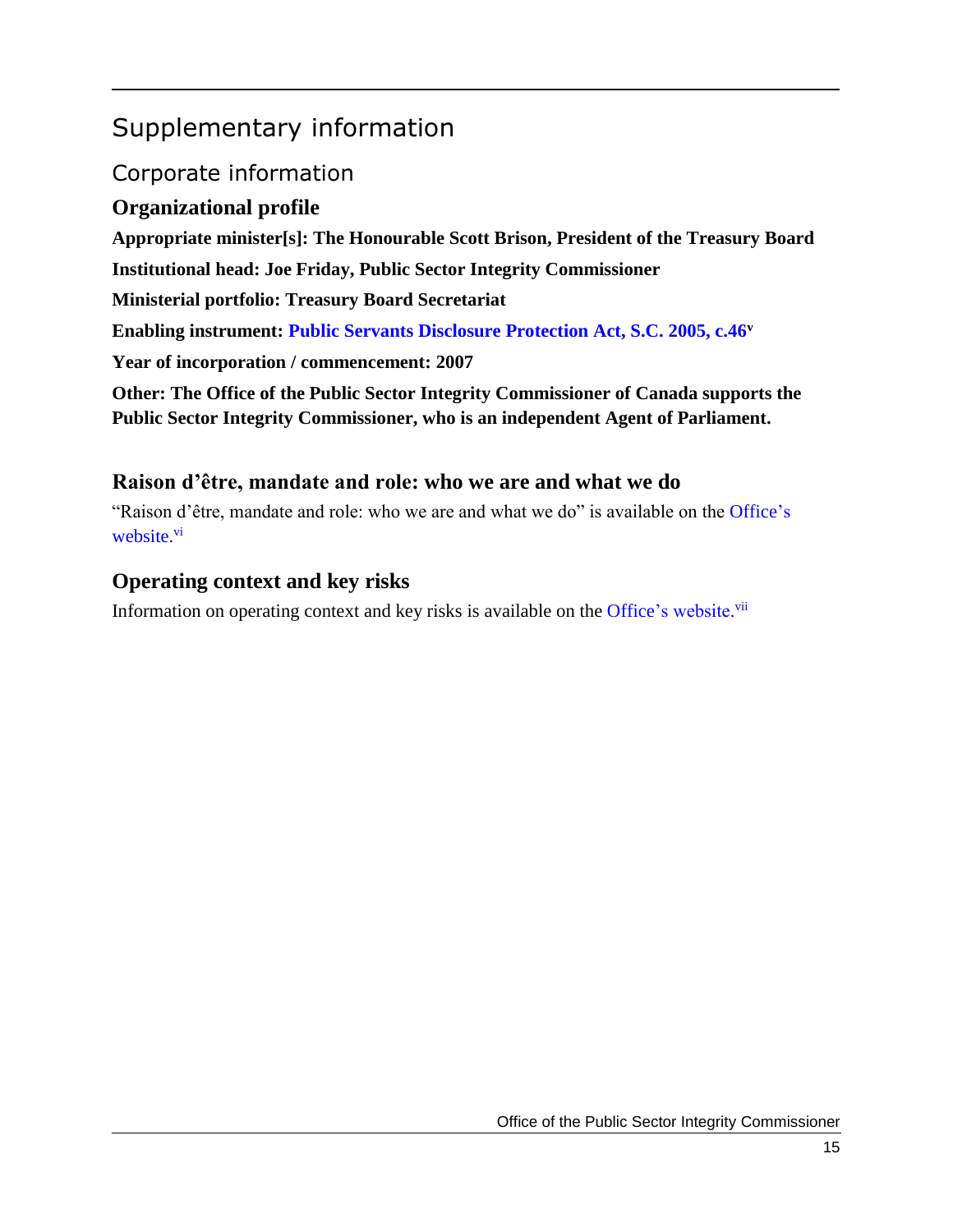# <span id="page-19-0"></span>**Reporting framework**

The Office's Results Framework and Program Inventory of record for 2018–19 are shown below:

|                                |                                                                                                                 | Core Responsibility:<br>Public sector disclosures of wrongdoing and complaints of reprisal                                                                            |                             |
|--------------------------------|-----------------------------------------------------------------------------------------------------------------|-----------------------------------------------------------------------------------------------------------------------------------------------------------------------|-----------------------------|
|                                |                                                                                                                 | Indicator: Percentage of cases addressed<br>within established service standards                                                                                      |                             |
|                                | <b>Departmental Result:</b><br>Public sector disclosures of<br>wrongdoing and complaints                        | Indicator: Percentage of recommendations<br>actioned by chief executives following                                                                                    |                             |
| Departmental Results Framework | of reprisal are dealt with in a<br>timely and effective manner                                                  | Indicator: Number of persons benefiting from<br>legal advice requests to support their<br>involvement in a disclosure of wrongdoing<br>and/or a complaint of reprisal | Internal<br><b>Services</b> |
|                                | <b>Departmental Result:</b><br>Public servants and<br>members of the public are<br>aware of the Office and have | Indicator: Number of outreach events attended<br>and communications products/items distributed<br>through various means                                               |                             |
|                                | access to information to<br>make an informed decision                                                           | Indicator: Number of website visitors                                                                                                                                 |                             |
|                                | about disclosures of<br>wrongdoing and/or<br>complaints of reprisal                                             |                                                                                                                                                                       |                             |
| hory                           | Program: Disclosure and Reprisal Management                                                                     |                                                                                                                                                                       |                             |

Program Inventory Program Inver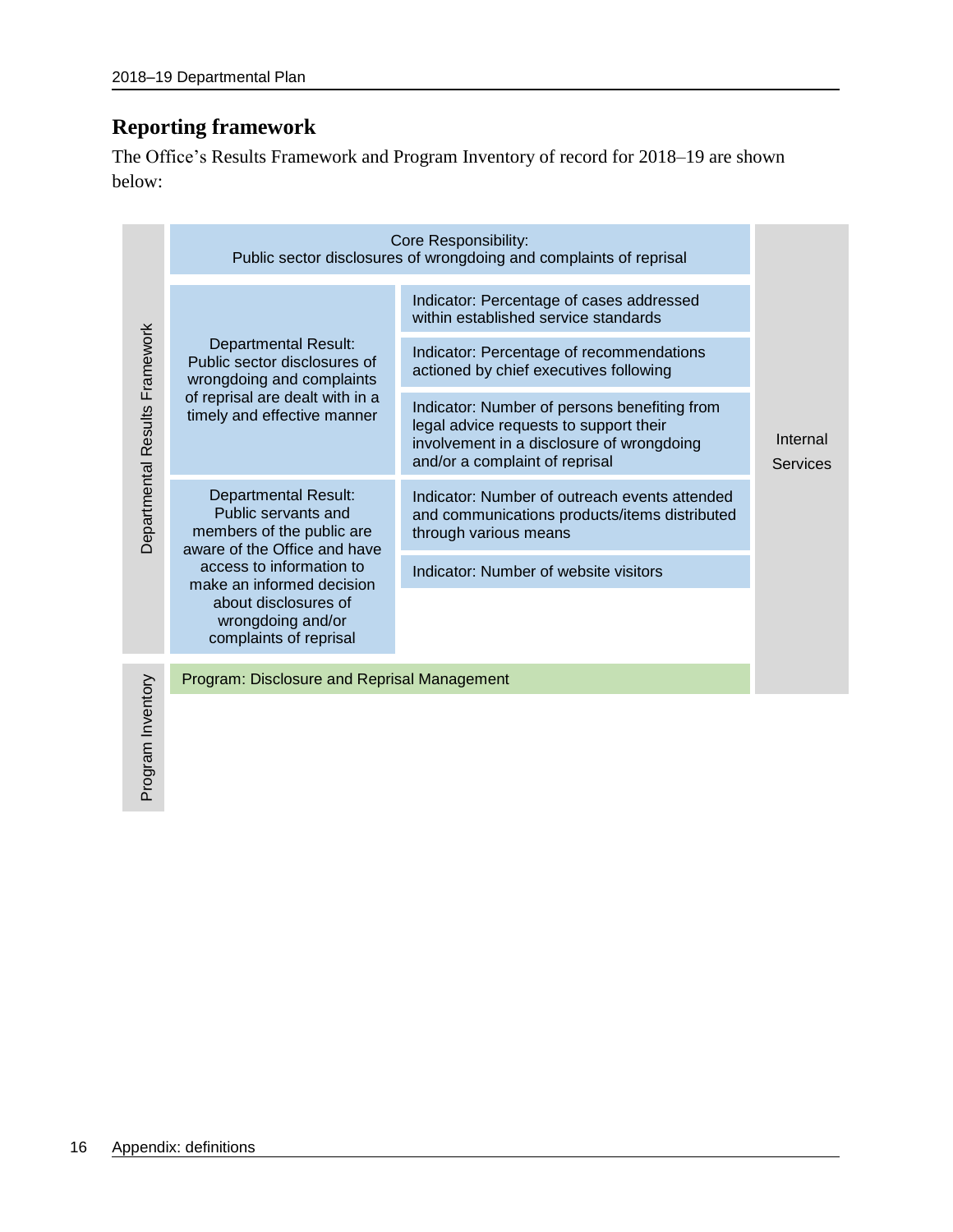# Concordance between the Departmental Results Framework and the Program Inventory, 2018–19, and the Program Alignment Architecture, 2017–18

Following the implementation of Treasury Board Policy on Results, the Office adjusted its new reporting structure based on the new naming convention of the policy. The following table shows the concordance between the Office's new reporting structure with its core responsibility and its previous Strategic Outcomes and Program Alignment Architecture (PAA) of record for 2017–18. As we are a small organization with only one program, no change occurred.

| 2018-19 Core Responsibilities and<br><b>Program Inventory</b> | 2017-18 Lowest-level program of<br>the Program Alignment Architecture level Program       | <b>Percentage of lowest-</b><br><b>Alignment Architecture</b><br>program (dollars)<br>corresponding to the<br>program in the<br><b>Program Inventory</b> |
|---------------------------------------------------------------|-------------------------------------------------------------------------------------------|----------------------------------------------------------------------------------------------------------------------------------------------------------|
|                                                               | Core Responsibility 1: Public sector disclosures of wrongdoing and complaints of reprisal |                                                                                                                                                          |
| Program:<br>Disclosure and Reprisal Management                | Lowest-level PAA program:<br>Disclosure and Reprisal Management                           | 100%                                                                                                                                                     |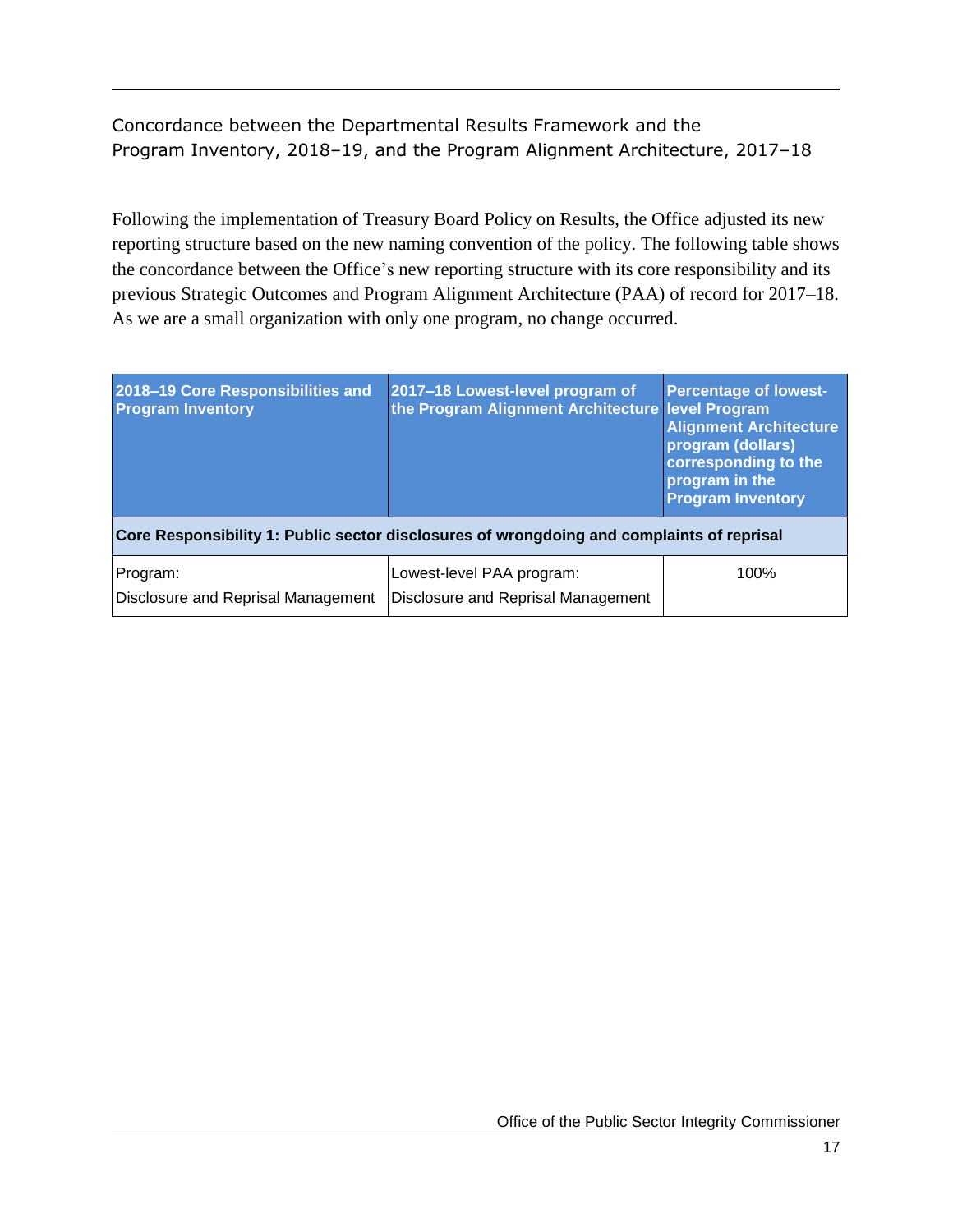# <span id="page-21-0"></span>Supporting information on the Program Inventory

Supporting information on planned expenditures, human resources, and results related to the Office's Program Inventory is available in the GC [InfoBase.](https://www.tbs-sct.gc.ca/ems-sgd/edb-bdd/index-eng.html)<sup>viii</sup>

# <span id="page-21-1"></span>Supplementary information tables

The following supplementary information tables are available on the [Office's website](https://www.psic-ispc.gc.ca/eng/about-us/corporate-publications/2018-19-supplementary-information-tables)<sup>ix</sup>:

- Departmental Sustainable Development Strategy
- Disclosure of transfer payment programs under \$5 million
- Planned evaluation coverage over the next five fiscal years
- Upcoming internal audits for the coming fiscal year

# <span id="page-21-2"></span>Federal tax expenditures

The tax system can be used to achieve public policy objectives through the application of special measures such as low tax rates, exemptions, deductions, deferrals and credits. The Department of Finance Canada publishes cost estimates and projections for these measures each year in the [Report on Federal Tax Expenditures.](http://www.fin.gc.ca/purl/taxexp-eng.asp)<sup>x</sup> This report also provides detailed background information on tax expenditures, including descriptions, objectives, historical information and references to related federal spending programs. The tax measures presented in this report are the responsibility of the Minister of Finance.

# <span id="page-21-3"></span>Organizational contact information

Office of the Public Sector Integrity Commissioner of Canada 60 Queen Street, 7th Floor Ottawa, Ontario, K1P 5Y7 Canada Telephone: 613-941-6400 Toll Free: 1-866-941-6400 Facsimile: 613-941-6535 (general inquiries) [http://www.psic-ispc.gc.ca](http://www.psic-ispc.gc.ca/)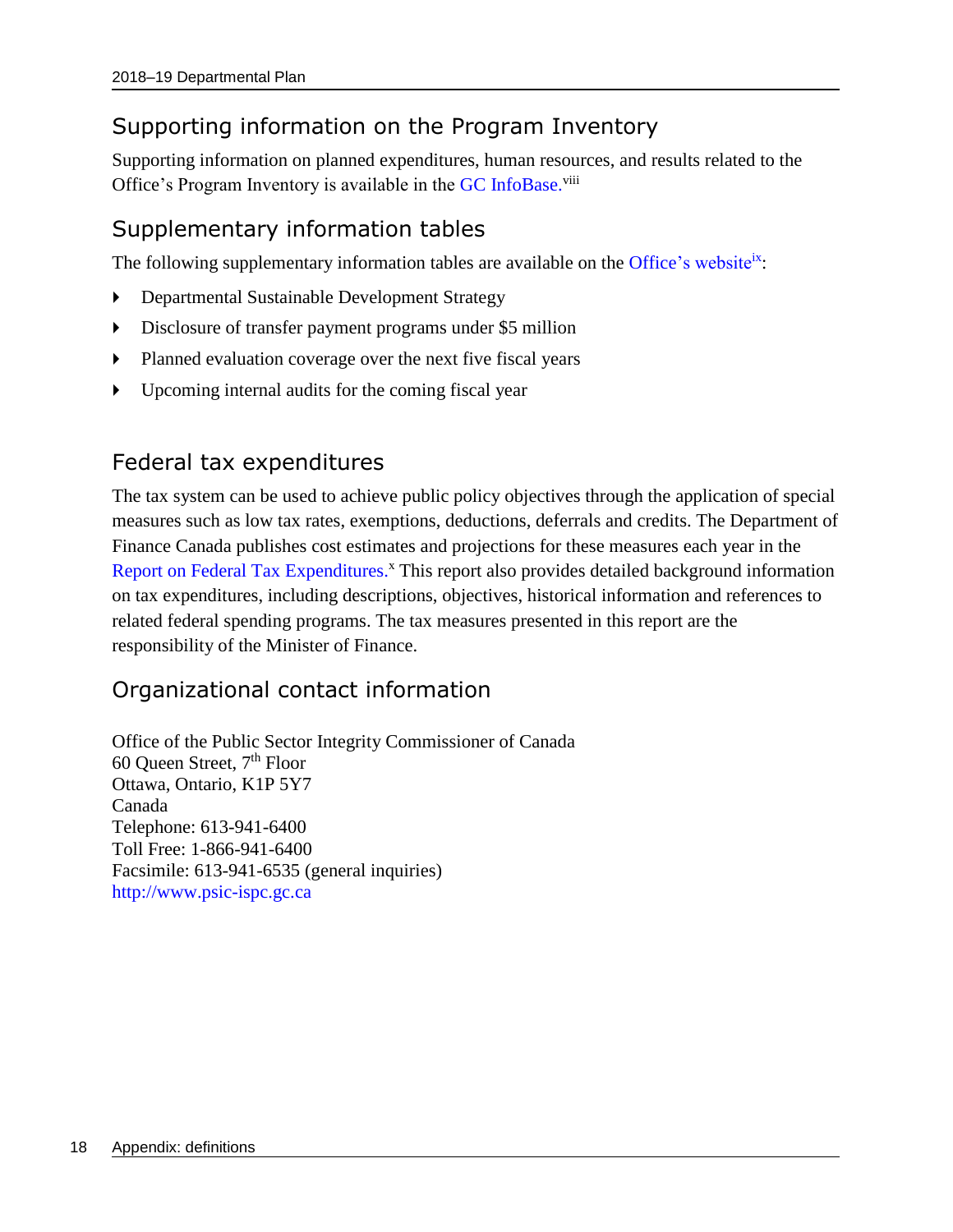# <span id="page-22-0"></span>Appendix: definitions

# **appropriation (crédit)**

Any authority of Parliament to pay money out of the Consolidated Revenue Fund.

# **budgetary expenditures (dépenses budgétaires)**

Operating and capital expenditures; transfer payments to other levels of government, organizations or individuals; and payments to Crown corporations.

## **Core Responsibility (responsabilité essentielle)**

An enduring function or role performed by a department. The intentions of the department with respect to a Core Responsibility are reflected in one or more related Departmental Results that the department seeks to contribute to or influence.

## **Departmental Plan (plan ministériel)**

A report on the plans and expected performance of appropriated departments over a three-year period. Departmental Plans are tabled in Parliament each spring.

## **Departmental Result (résultat ministériel)**

Any change or changes that the department seeks to influence. A Departmental Result is often outside departments' immediate control, but it should be influenced by Program-level outcomes.

## **Departmental Result Indicator (indicateur de résultat ministériel)**

A factor or variable that provides a valid and reliable means to measure or describe progress on a Departmental Result.

## **Departmental Results Framework (cadre ministériel des résultats)**

The department's Core Responsibilities, Departmental Results and Departmental Result Indicators.

## **Departmental Results Report (rapport sur les résultats ministériels)**

A report on the actual accomplishments against the plans, priorities and expected results set out in the corresponding Departmental Plan.

# **Experimentation (expérimentation)**

Activities that seek to explore, test and compare the effects and impacts of policies, interventions and approaches, to inform evidence-based decision-making, by learning what works and what does not.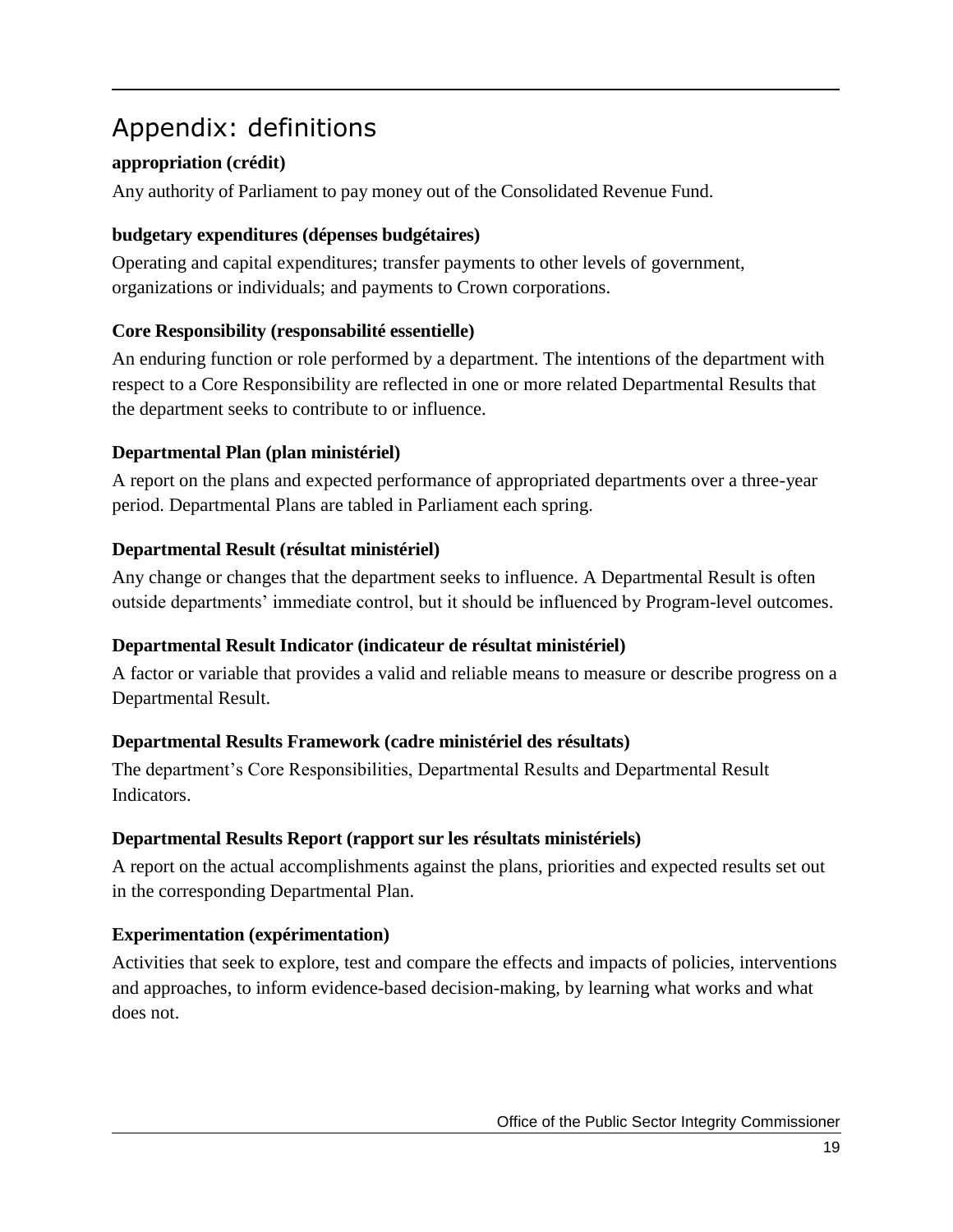### **full-time equivalent (équivalent temps plein)**

A measure of the extent to which an employee represents a full person-year charge against a departmental budget. Full-time equivalents are calculated as a ratio of assigned hours of work to scheduled hours of work. Scheduled hours of work are set out in collective agreements.

### **gender-based analysis plus (GBA+) (analyse comparative entre les sexes plus (ACS+))**

An analytical process used to help identify the potential impacts of policies, programs and services on diverse groups of women, men and gender-diverse people. The "plus" acknowledges that GBA goes beyond sex and gender differences to consider multiple identity factors that intersect to make people who they are (such as race, ethnicity, religion, age, and mental or physical disability).

### **government-wide priorities (priorités pangouvernementales)**

For the purpose of the 2018–19 Departmental Plan, government-wide priorities refers to those high-level themes outlining the government's agenda in the 2015 Speech from the Throne, namely: Growth for the Middle Class; Open and Transparent Government; A Clean Environment and a Strong Economy; Diversity is Canada's Strength; and Security and Opportunity.

### **horizontal initiative (initiative horizontale)**

An initiative in which two or more federal organizations, through an approved funding agreement, work toward achieving clearly defined shared outcomes, and which has been designated (by Cabinet, a central agency, etc.) as a horizontal initiative for managing and reporting purposes.

### **non-budgetary expenditures (dépenses non budgétaires)**

Net outlays and receipts related to loans, investments and advances, which change the composition of the financial assets of the Government of Canada.

#### **performance (rendement)**

What an organization did with its resources to achieve its results, how well those results compare to what the organization intended to achieve, and how well lessons learned have been identified.

### **performance indicator (indicateur de rendement)**

A qualitative or quantitative means of measuring an output or outcome, with the intention of gauging the performance of an organization, program, policy or initiative respecting expected results.

#### **performance reporting (production de rapports sur le rendement)**

The process of communicating evidence-based performance information. Performance reporting supports decision making, accountability and transparency.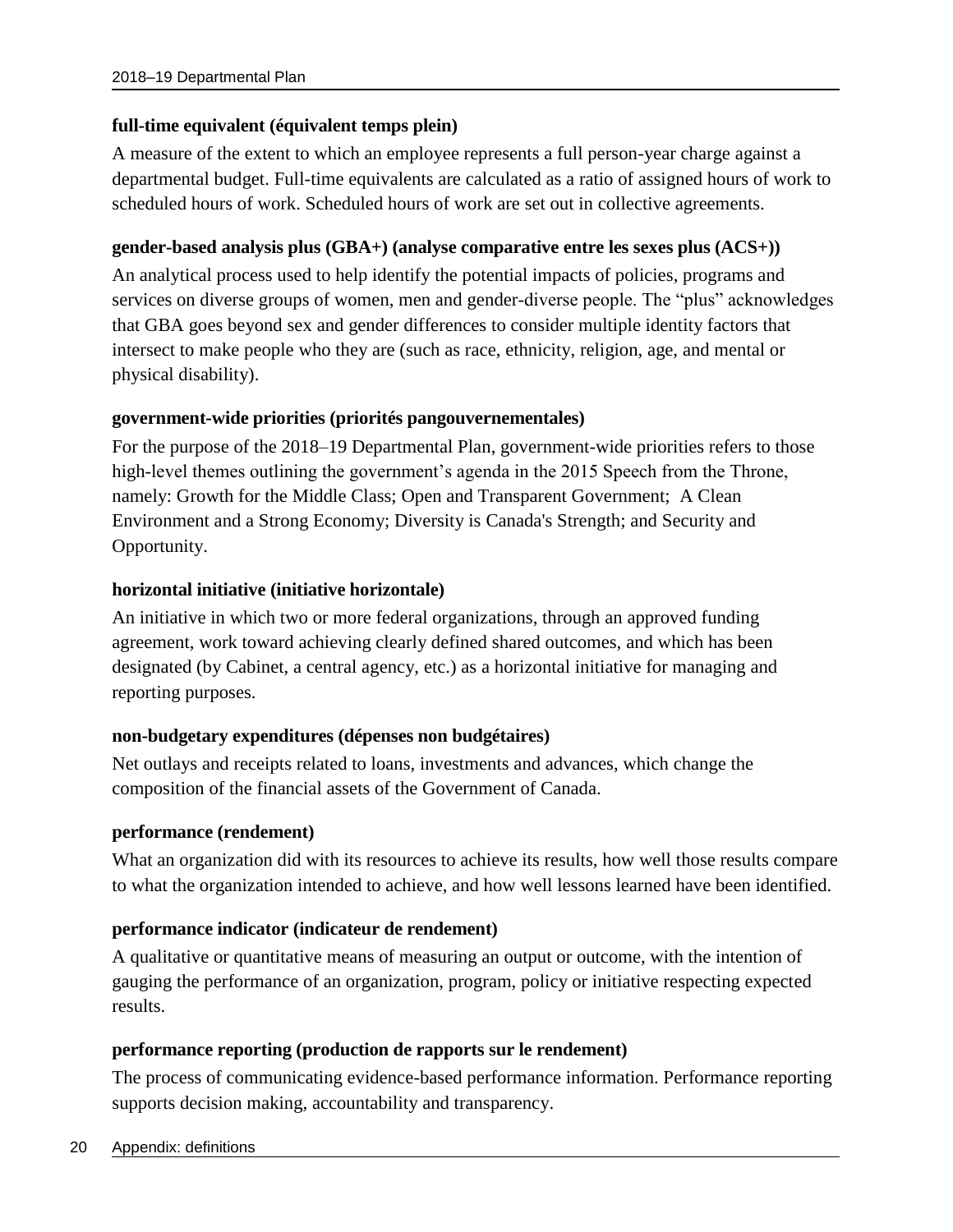### **planned spending (dépenses prévues)**

For Departmental Plans and Departmental Results Reports, planned spending refers to those amounts presented in the Main Estimates.

A department is expected to be aware of the authorities that it has sought and received. The determination of planned spending is a departmental responsibility, and departments must be able to defend the expenditure and accrual numbers presented in their Departmental Plans and Departmental Results Reports.

### **plan (plan)**

The articulation of strategic choices, which provides information on how an organization intends to achieve its priorities and associated results. Generally a plan will explain the logic behind the strategies chosen and tend to focus on actions that lead up to the expected result.

## **priority (priorité)**

A plan or project that an organization has chosen to focus and report on during the planning period. Priorities represent the things that are most important or what must be done first to support the achievement of the desired Departmental Results.

### **program (programme)**

A group of related resource inputs and activities that are managed to meet specific needs and to achieve intended results and that are treated as a budgetary unit.

## **Program** Alignment Architecture (architecture d'alignement des programmes)<sup>1</sup>

A structured inventory of an organization's programs depicting the hierarchical relationship between programs and the Strategic Outcome(s) to which they contribute.

## **results (résultat)**

 $\overline{a}$ 

An external consequence attributed, in part, to an organization, policy, program or initiative. Results are not within the control of a single organization, policy, program or initiative; instead they are within the area of the organization's influence.

## **statutory expenditures (dépenses législatives)**

Expenditures that Parliament has approved through legislation other than appropriation acts. The legislation sets out the purpose of the expenditures and the terms and conditions under which they may be made.

Office of the Public Sector Integrity Commissioner

<sup>1.</sup> Under the Policy on Results, the Program Alignment Architecture has been replaced by the Program Inventory.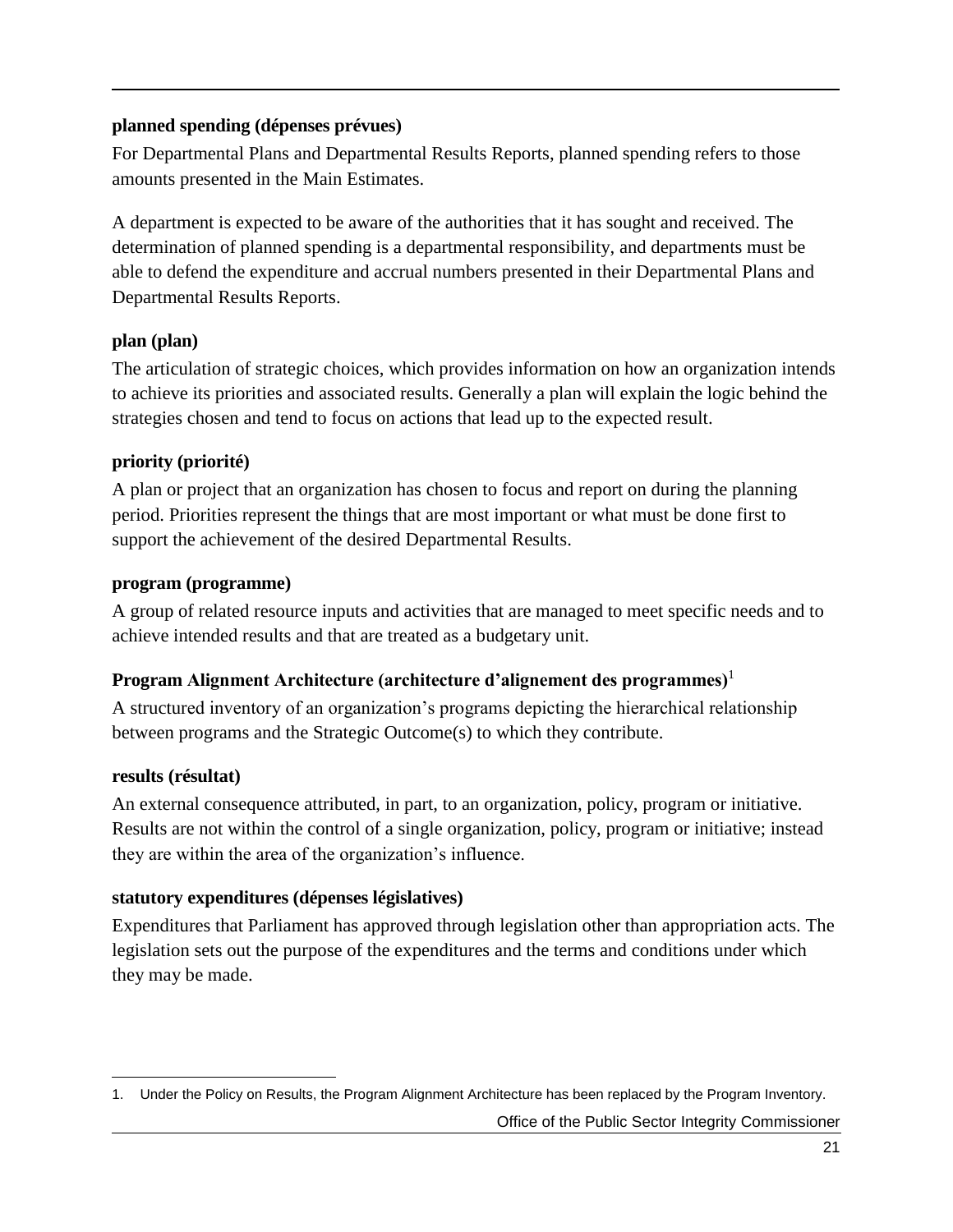### **Strategic Outcome (résultat stratégique)**

A long-term and enduring benefit to Canadians that is linked to the organization's mandate, vision and core functions.

#### **sunset program (programme temporisé)**

A time-limited program that does not have an ongoing funding and policy authority. When the program is set to expire, a decision must be made whether to continue the program. In the case of a renewal, the decision specifies the scope, funding level and duration.

#### **target (cible)**

A measurable performance or success level that an organization, program or initiative plans to achieve within a specified time period. Targets can be either quantitative or qualitative.

### **voted expenditures (dépenses votées)**

Expenditures that Parliament approves annually through an Appropriation Act. The Vote wording becomes the governing conditions under which these expenditures may be made.